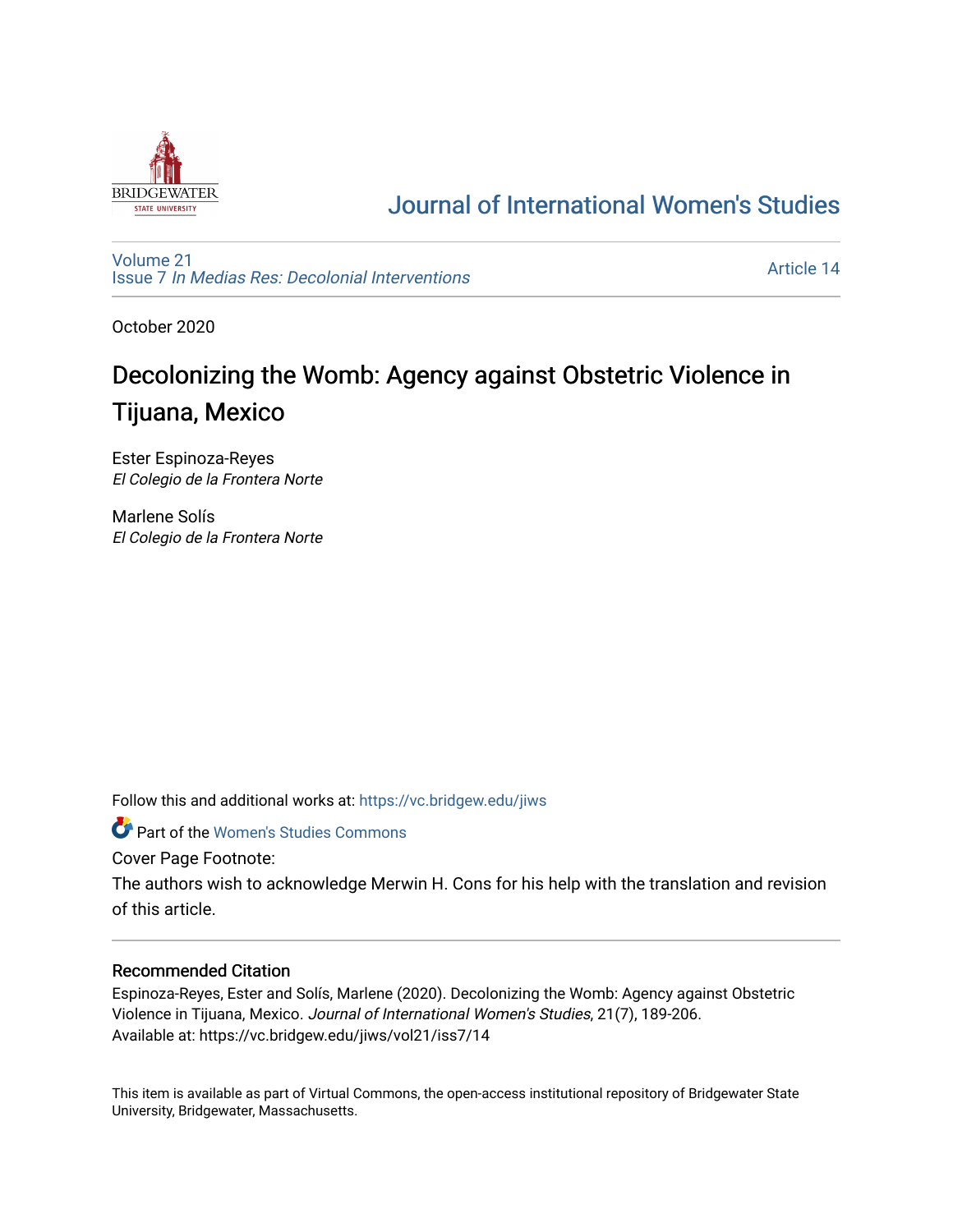# Decolonizing the Womb: Agency against Obstetric Violence in Tijuana, Mexico

# Cover Page Footnote

The authors wish to acknowledge Merwin H. Cons for his help with the translation and revision of this article.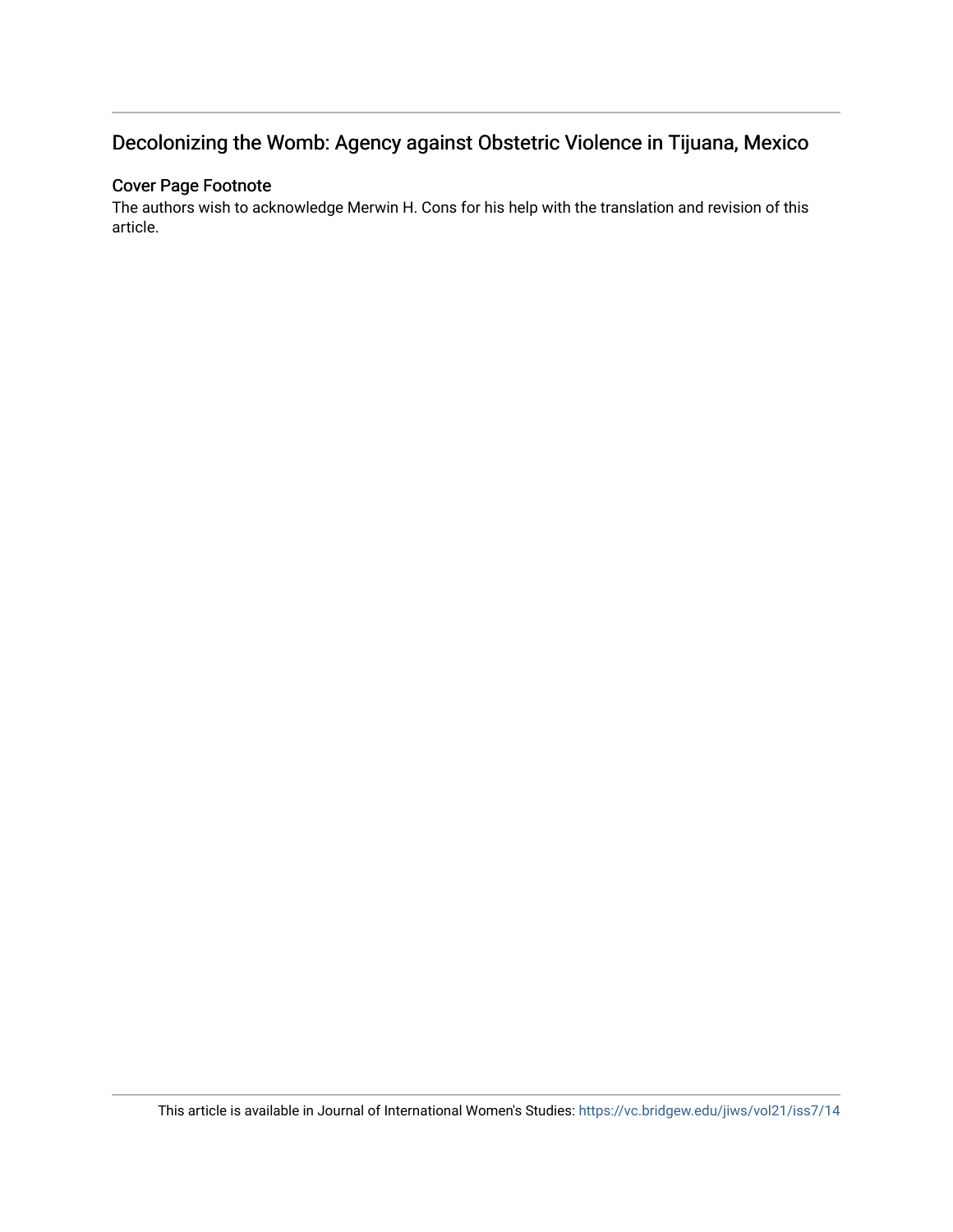## **Decolonizing the Womb: Agency against Obstetric Violence in Tijuana, Mexico**

By Ester Espinoza-Reyes<sup>[1](#page-2-0)</sup> and Marlene Solís<sup>[2](#page-2-1)</sup>

### **Abstract**

Obstetric violence is a human rights violation that consists of actions or omissions of healthcare personnel that harms people during pregnancy, childbirth or puerperium. Some practices through which it is expressed are the mistreatment, unnecessary procedures, denying of medical attention or provoking damage either physically or mentally. In particular, we understand obstetric violence as the result of a colonization of the womb, that is, of the occupation of the concept of motherhood by the dictates of patriarchal ideology (Fineman, 1991; Ehrenreich, 1993) and of the Colonial/Modern Gender System, proposed by Lugones (2007). The objective of this paper is to analyze the experiences of obstetric violence and the different agency forms of women who have experienced it in hospitals in Tijuana, Mexico. To achieve this, we follow Galtung (1969, 1990, 1998) who states that direct violence is just the tip of the iceberg of cultural and structural forms of violence that are more difficult to see. Based on Bourdieu (2001) and De Certeau (1998), agency is classified in four categories: 1) unawareness, 2) passive awareness, 3) tactics and 4) strategies. The intersectional analysis of the narrative stories of 20 women leads us to conclude that both those who have privileged positions and those who experience different oppressions based on their identity characteristics perform their agency in various ways. Including modern and non-modern knowledges, relations, values and practices, Decolonial Feminism (Lugones, 2010) contributes to an understanding of the decolonization of the womb at the collective level while simultaneously influencing individual learning and promoting social justice and the formation of a culture of rights.

*Keywords:* Obstetric Violence, Women Agency, Narrative Stories, Intersectionality, Decolonization, Mexico.

<span id="page-2-0"></span> $1$  Ester Espinoza-Reyes holds a PhD in Cultural Studies from El Colegio de la Frontera Norte (El Colef), where she defended her thesis "Descolonizar el útero: Experiencias y agencia frente a la violencia obstétrica en Tijuana" (2019). She has taught graduate and undergraduate courses at Universidad Pedagógica Nacional Tijuana. Her main research interests include: obstetric violence and women's agency, gender and religion studies. She published the paper "Entre el discurso religioso y las prácticas de sexualidad femenina en una iglesia pentecostal en Tijuana, México" at the journal *Culturales* (UABC, 2015).

<span id="page-2-1"></span><sup>&</sup>lt;sup>2</sup> Marlene Solís Pérez holds a Phd in Social Sciences from El Colegio de la Frontera Norte. She belongs to the Mexican National System of Researchers, level I. She is a professor-researcher at the Department of Social Studies, El Colef, also she has been coordinator of the Phd in Cultural Studies. Her research topics include: labor and gender, gender violence, border and social change. Among her recent publications is the edition of the book *Gender Transitions Along Borders: The Northern Borderlands of Mexico and Morocco* (Routledge, 2016).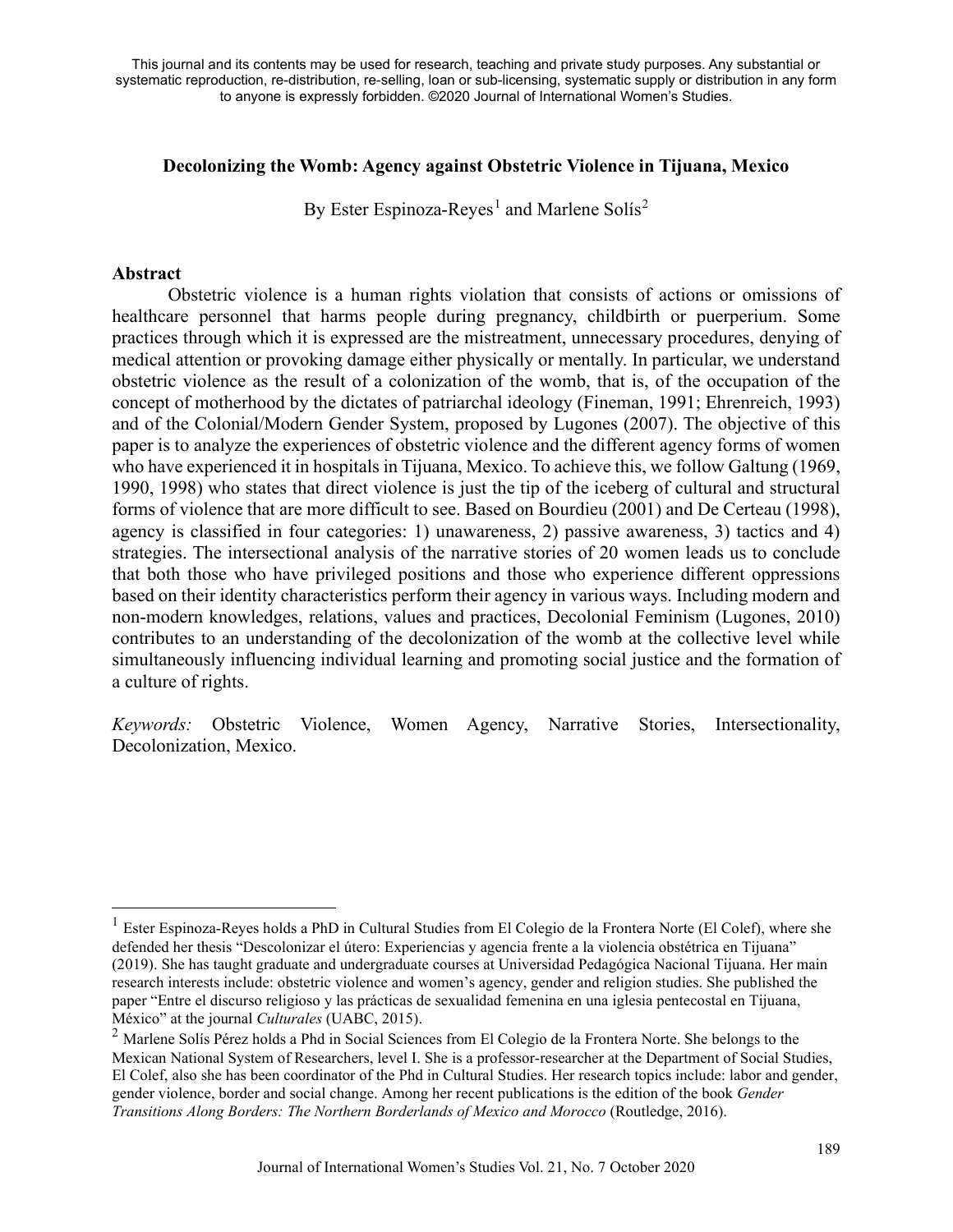#### **Introduction**

To talk about the colonization of the womb means to think about motherhood as a colonized concept, an event that although experienced by women is defined by concepts of patriarchal ideology (Fineman, 1991; Ehrenreich, 1993). This colonization is also the result of the asymmetric relationships established between men and women, as well as colonized and colonizers, described in Lugones' theory of the Colonial/Modern Gender System (2007). Currently, with the emergence of new ways of motherhood that question the classic models of being a mother, it would be an overstatement to affirm that all forms of motherhood are colonized<sup>[3](#page-3-0)</sup>, however it is also impossible to deny that forms of this "colonization" are still present in the lack of access to sex education, contraception and legal and safe abortion.

In this sense, to consider a decolonization of the womb means to imagine, analyze and make visible the forms of agency employed by those who have suffered this occupation, to resist it and reappropriate their bodies and their sexuality, either responding through modern or nonmodern shared knowledges, relations, values and practices, that is, a Decolonial Feminism (Lugones, 2010). One of the modalities that has taken the colonization of the womb is obstetric violence,

a specific form of violence against women that constitutes a violation of human rights. It is generated in the field of obstetric care both in public and private health services and consists of any action or omission by the personnel of the National Health System that causes physical and/or psychological damage to women during pregnancy, childbirth and puerperium, which is expressed in the lack of access to reproductive health services, cruel, inhuman or degrading treatment, or an abuse of medicalization, undermining the ability to freely and informedly decide on such reproductive processes (Grupo de Información en Reproducción Elegida, GIRE, 2015, p. 124).

In Mexico, the inclusion of the concept of obstetric violence in its laws is recent —the first state to include it was Veracruz in 2012—, however, it was a long journey for this to happen. In Latin America, obstetric violence gains visibility with the creation of the Organic Law on the Right of Women to a Life Free of Violence, by Venezuela in 2007; while in 2009, Argentina issued the Act 26.485 Comprehensive Protection to Prevent, Punish and Eradicate Violence against Women in the Areas where they develop their Interpersonal Relations. The year 2019 marks a milestone at the international level regarding the institutional acceptance of the concept, as the United Nations (UN) uses it for the first time extensively in a report of the Special Rapporteur on violence against women, its causes and consequences (United Nations General Assembly, 2019) and also at the national level, since the term obstetric violence is added to the Mexican General Law on Women's Access to a Life Free of Violence, after a series of initiatives that had been presented throughout this decade without reaching its approval in the Congress of the Union (Cámara de Diputados, 2019).

Although so far only four of Mexico states have not included obstetric violence in their specific Law on Women's Access to a Life Free of Violence, the country has an important regulatory framework on the subject —for instance article 4 of the Mexican Constitution, the General Health Law and Official Norms—, supported by international instruments such as article

<span id="page-3-0"></span><sup>&</sup>lt;sup>3</sup> Regarding the issue of new maternities, feminist maternities and non-maternities in Mexico, see Sánchez, Espinosa, Ezcurdia and Torres (2004); Tavira, García, Ronzón and Román (2018) and Gómez and Tena (2018).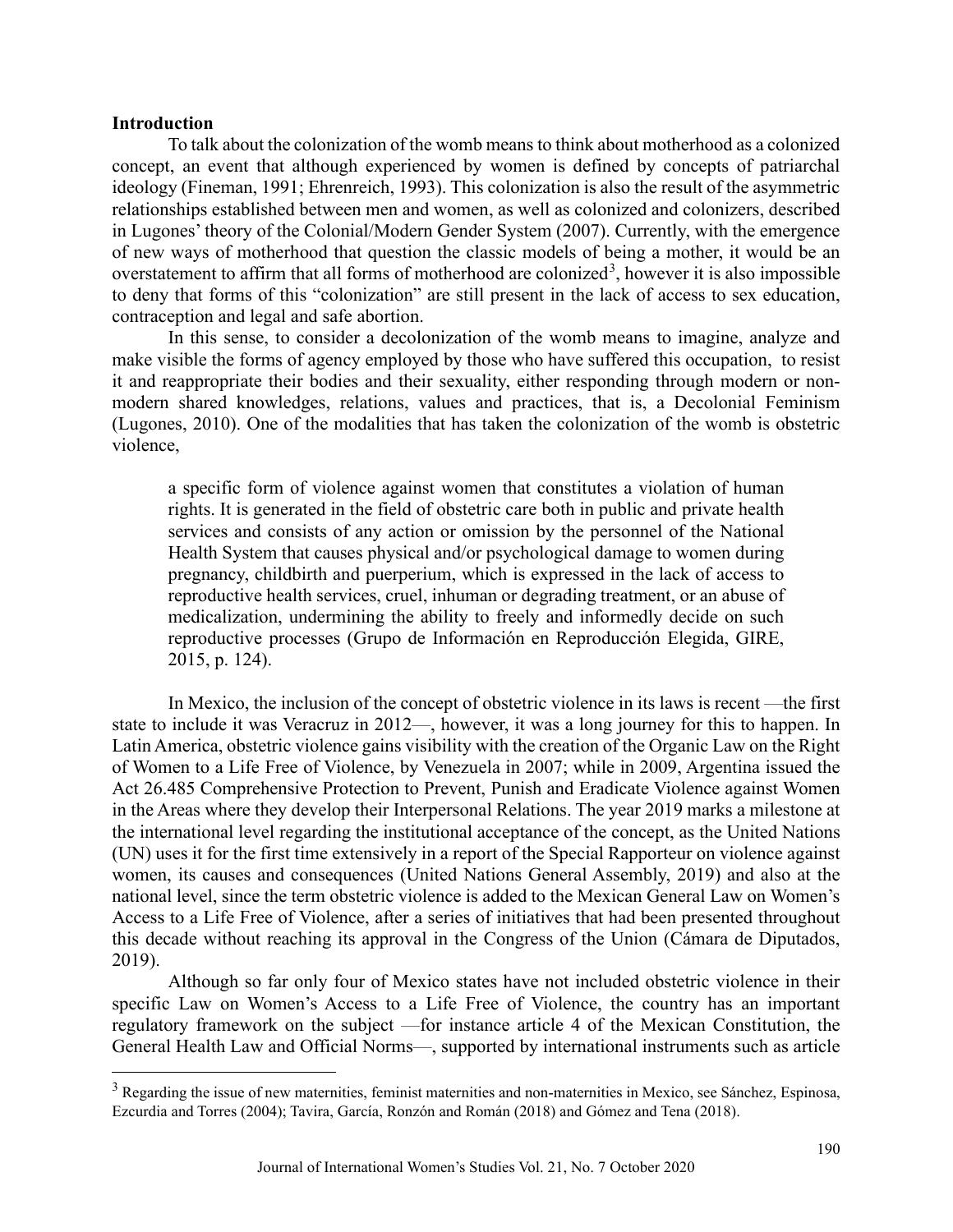12 of the Convention on the Elimination of All Forms of Discrimination against Women or the Inter-American Convention on the Prevention, Punishment and Eradication of Violence against Women (Meza, Mancinas, Meneses and Meléndez, 2015). However, these laws have failed to effectively guarantee that the right of access to obstetric healthcare from a human rights perspective is fully respected, as shown by the National Survey on the Dynamics of Household Relationships (ENDIREH) 2016, which states that more than one third (33.4%) of women aged 15-49 years who had their last childbirth between 2011 and 2016, experienced incidents of abuse that can be described as obstetric violence<sup>[4](#page-4-0)</sup> (Instituto Nacional de Estadística y Geografía, INEGI, 2017).

Regarding the difficulties and limitations faced by pregnant and birthing people who experienced violations and the organizations that defend them, Sesia (2017) has analyzed one particular case that received international attention recently: Irma López, an indigenous woman who gave birth in the lawn of a public hospital in Oaxaca due to healthcare staff refusing to admit her, and the role of GIRE, an organization that disseminates information on reproductive rights and providing legal support, aids in securing remedies and compensation and campaigns to prevent future occurrences.

Existing legislation and regulations result from women's long struggle, exemplifying successful agency in politicizing gestation and maternity experiences. However, the construction of citizenship is a constant task requiring awareness-raising, but also the staging of political and organizational resources through which laws are prevented from becoming a dead letter. This is why it is of capital importance to inquire in the capacity of action of those who speak out about experiences of obstetric violence.

We aim to contribute to the understanding of the roles, logic and agency of women and pregnant or birthing people<sup>[5](#page-4-1)</sup>, because there are still unanswered questions concerning the distinction between cases in which agency can be exercised in a strong and strategic manner, and cases of more defensive, immediate tactics. Likewise, it is necessary to reach an understanding as to how the individual and collective agency are linked in the struggle for the defense of women's and pregnant or birthing people rights.

This paper presents research findings of an empirical study carried out in Tijuana, Mexico<sup>[6](#page-4-2)</sup> during 2017 and 2018. Interviews were conducted with women who reported experience of abuse during their pregnancies, childbirth or puerperium. Based on the concept of colonization of the womb (Fineman, 1991; Ehrenreich, 1993), Lugones' idea of a colonial system (2010), Galtung's notion of violence (1969, 1990, 1998), and a classification of different forms of agency based on Bourdieu's (2001) and De Certeau's (1998) theories, we analyze the scope for resisting violence present in these cases, and the implications for collective action and the decolonization of the womb.

<span id="page-4-0"></span> $<sup>4</sup>$  ENDIREH 2016 does not explicitly mention the term "obstetric violence", referring to it as "mistreatment in obstetric</sup> care", however, the situations included in this section of the survey coincide with the various ways in which this type of violence is expressed according to the definitions and texts we reviewed.

<span id="page-4-1"></span> $<sup>5</sup>$  Chadwick (2017) uses the term ambiguous agency to describe passivity, obedience and acting the role of the docile</sup> patient as forms of action; Castro and Savage (2018), who explain through the concept of adaptive preference why women accept the poor quality of care they receive, and Bellon (2014) and Gonzalez-Flores (2015) who examine activism against obstetric violence.

<span id="page-4-2"></span> $<sup>6</sup>$  This paper is based on the research carried out as part of the Doctoral Thesis "Descolonizar el útero: Experiencias y</sup> agencia frente a la violencia obstétrica en Tijuana, México" (Espinoza, 2019), to obtain a Phd in Cultural Studies at El Colegio de la Frontera Norte.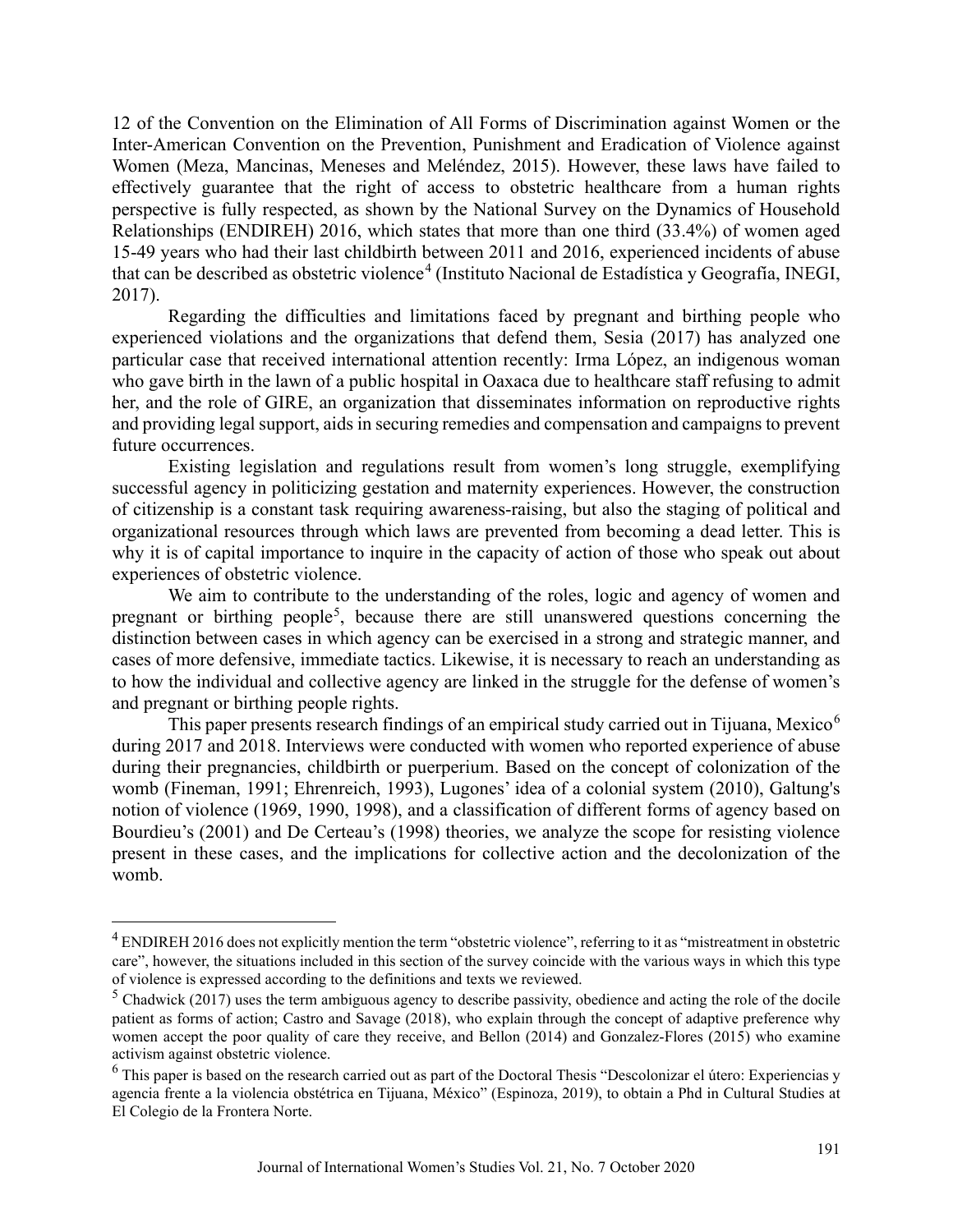Our analysis is based on the idea that women, pregnant and birthing people can appropriate their own bodies and sexuality as a way of dismantling the persistent coloniality in thinking and behaving around the processes of human gestation, at individual and collective levels of action. Resistance requires the use of different resources and the creation of learning trajectories as well as a shared and recognized way of understanding the world and living in it. It is important to specify that the recognition of the experiences of abuse implies a form of subjectivation that comes with an awareness about female subjection to hegemonic knowledge.

This text is organized into five sections. First, our theoretical framework presents the notion of obstetric violence as a pyramid made up of four structural and cultural elements resulting from the colonial imposition of gender. We define agency and call attention to the idea of non-modern practices. Then we describe the methodology and the data analysis, which is organized in two sections: the individual agency of women against obstetric violence, and the relationship between individual and collective action. Finally, in the conclusions we discuss Decolonial Feminism in relation to the hegemonic medical culture and ways of reappropriating the body and the sexuality through modern and non-modern knowledges, relations, values and practices shared by women, pregnant and birthing people.

#### **The Pyramid of Obstetric Violence**

Violence is comprehended as a polysemic phenomenon that is difficult to delimit and is full of tensions. We follow Galtung's proposal (1969, 1990, 1998) that violence is a vicious cycle that can be described as a triangle formed by three types of violence: direct, cultural and structural. Direct and visible violence is only the tip of the iceberg that sits on top of cultural and structural forms of violence that are more difficult to see and are key elements for the legitimation or justification of direct violence.

Obstetric violence is a multifactorial phenomenon in which intertwine problems such as i) gender violence and the attempt of institutions to discipline bodies; ii) State economic violence, through the implementation of neoliberal policies that affect a large part of the population, albeit unequally; iii) the violence of the healthcare field -which arises from the authoritarian habitus that distinguishes medical professionals (Castro, 2014) and the power asymmetry that characterizes the doctor-patient relationships- and, finally, iv) the absence of a solid culture of rights in Mexico. From this, we describe obstetric violence as the tip of a pyramid, at whose base are these four factors holding it and justifying it, as can be seen in Figure 1.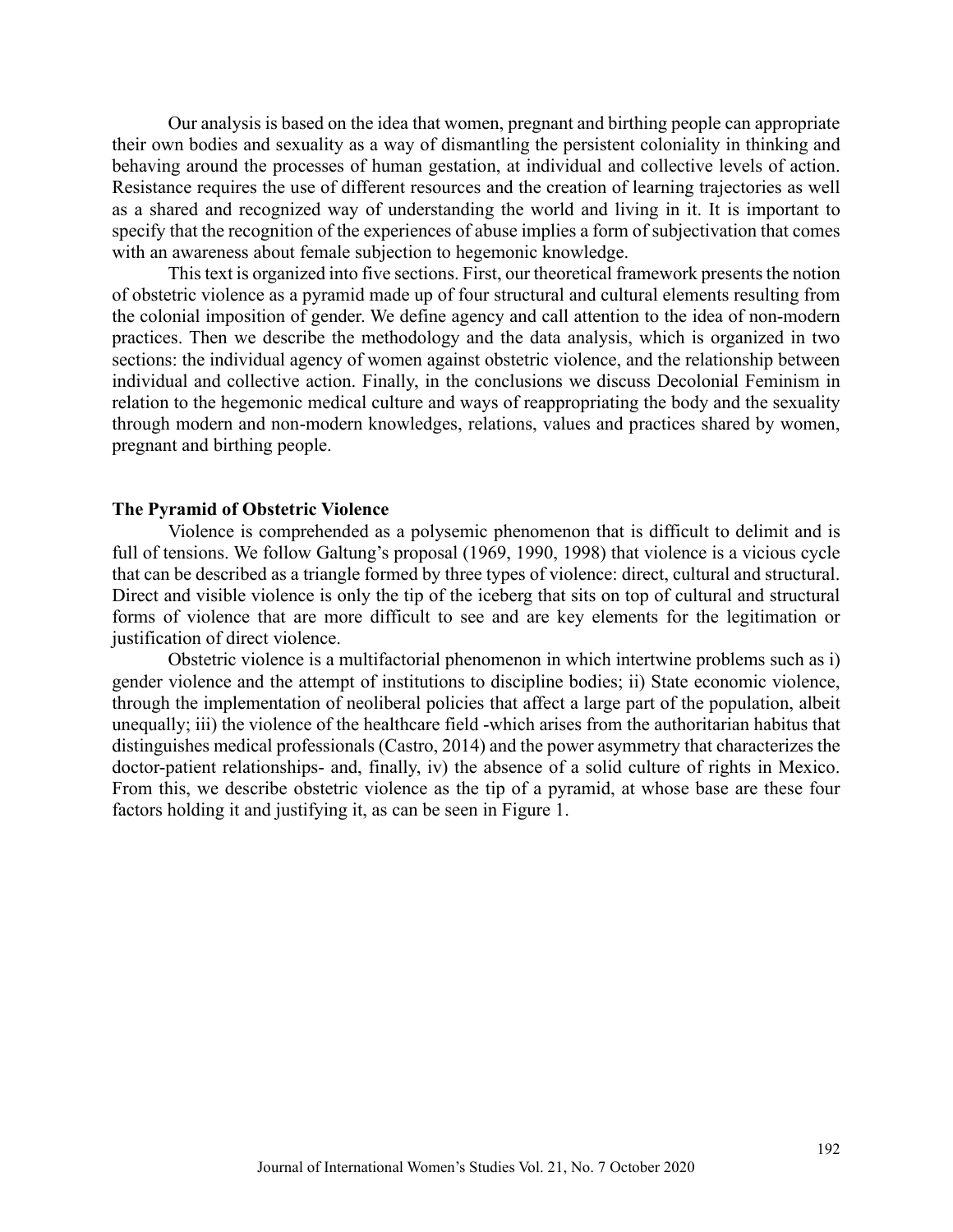



**Source:** Espinoza, 2019

To think about obstetric violence as a result of various elements leads to conceive it as a product of an apparatus/dispositif<sup>[7](#page-6-0)</sup> of obstetric power, which is exerted on bodies that can get pregnant and give birth, in order to make them docile and useful to the economy of reproduction (Arguedas, 2014). Violence is also understood as a continuum (Scheper-Hughes and Bourgois, 2004), since it is produced in the form of chains, spirals or mirrors in which those identified as perpetrators can also be subjected to it, because it is rooted in the common sense of everyday life, in social feelings and in institutions. This implies avoiding the opposition victim=passive/victimizer=active and considering that those who suffer from violence have the agency to conform, resist or negotiate.

This root of violence in the everyday life is explained by Lugones through the idea of a colonial imposition of gender that "cuts across questions of ecology, economics, government, relations with the spirit world, and knowledge, as well as across everyday practices that either habituate us to take care of the world or to destroy it" (Lugones, 2010, p. 743). Her approach proposes that this coloniality is grounded in a dehumanization of people that fits them for classification and turns them into less than human beings. We propose that this occurs precisely from the conjugation of the aforementioned cultural and structural components of the pyramid of obstetric violence.

Agency is the socially determined ability to act and make a difference conditioned by the social structures of language, the routine nature of modern life and the narratives that we cannot

<span id="page-6-0"></span> $<sup>7</sup>$  We understand the apparatus/dispositif as a heterogeneous set of discursive or non-discursive elements with a specific</sup> strategic function and inscribed in a power relationship, which results from the crossing of power and knowledge relationships (Agamben, 2011).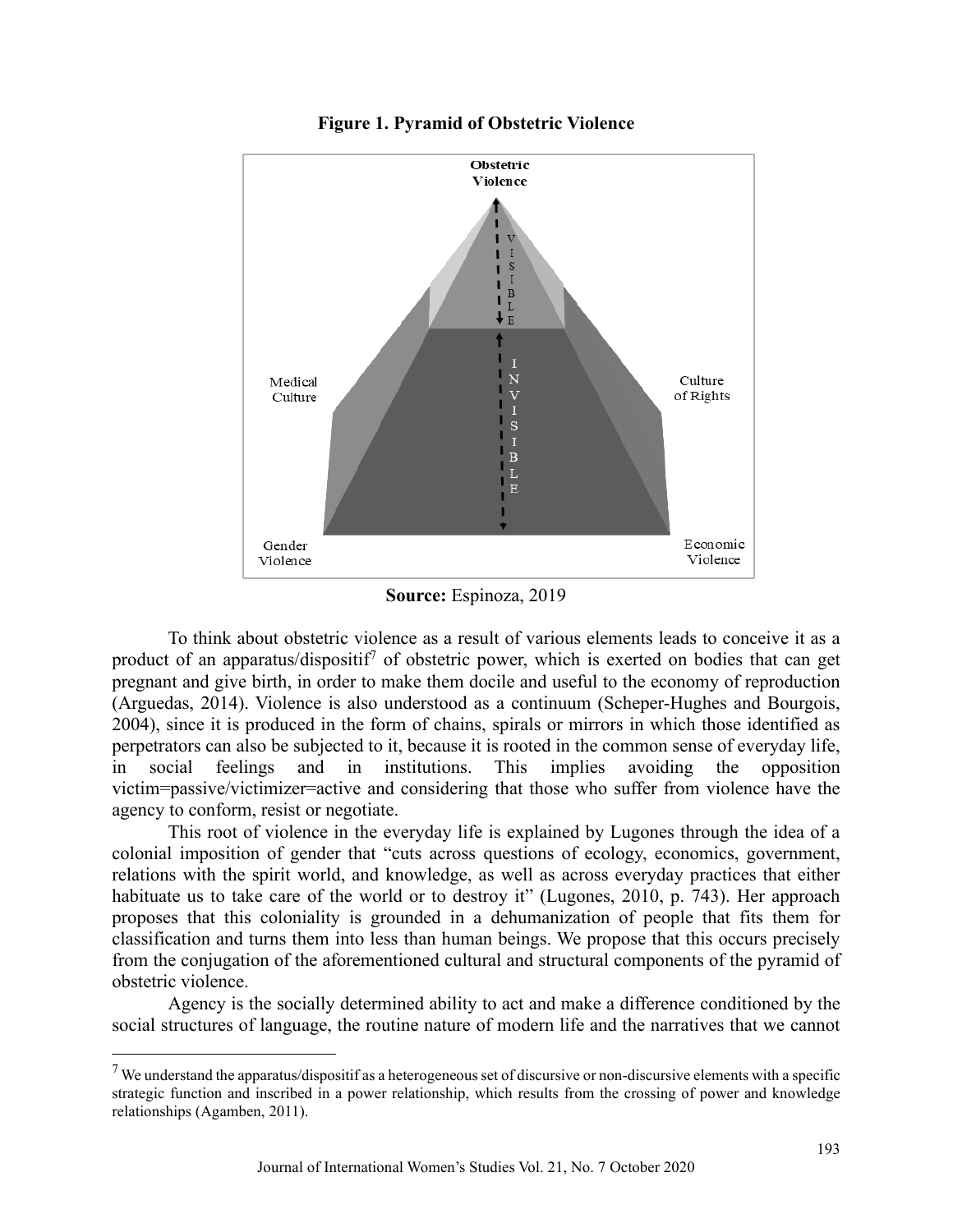bring to consciousness completely (Barker, 2004). We agree with Sewell Jr. (1998), for whom being an agent means being able to exercise a certain degree of control and transformation within the social relationships in which we are involved. Agency arises from actors' knowledge regarding cultural schemes and their ability to apply them creatively in new contexts – this differs in scope within and between societies, according to the subject's social positioning.

We propose a classification of four positions in the spectrum of agency, the first two following Bourdieu (2001) and the other two from De Certeau (1998): 1) unawareness, which represents a lack of knowledge about experiencing violence; 2) passive awareness, in which one notices being subject of violence, but this does not lead to action; 3) tactics, carried out with mainly defensive and immediate purposes and using, manipulating and diverting the circumstances, and 4) strategies, namely, forms of strong and overwhelming agency, which go on the offensive and confront, having the time and space to carry out calculations of force relations. We highlight the concept of non-modern practices (Lugones, 2010), since, along with other modern practices, they are important mechanisms used by informants to confront the dichotomous, hierarchical and "categorial" logics on which the violence they are subject to is based. These categories are proposed as tools for thinking about how women face violence and analyze from an intersectional perspective, how the actions they carry out are related to their privileges and oppressions.

#### **Narrative Stories as a Knowledge Tool**

We used a qualitative methodology that privileges the perspective of the actors, to describe and analyze obstetric violence as perceived by the people who have experienced it. In this research, gender stands out as a category of analysis, however, we also explore its intersection with other categories such as class, education, age and ethnicity (see table 1). The case selection was guided by a purposive varied sample, for the intention of carrying out an intersectional analysis.

The general inclusion criteria were that the participants had received obstetric healthcare in a Tijuana hospital during their pregnancy, childbirth or puerperium and considered having experienced obstetric violence. We included participants who had been treated in both public and private institutions, as this served as a proxy for socio-economic differences. Since we pursue an intersectional analysis in which the diversity of experiences of obstetric violence was highlighted, age, education attainment and ethnicity were also taken into account.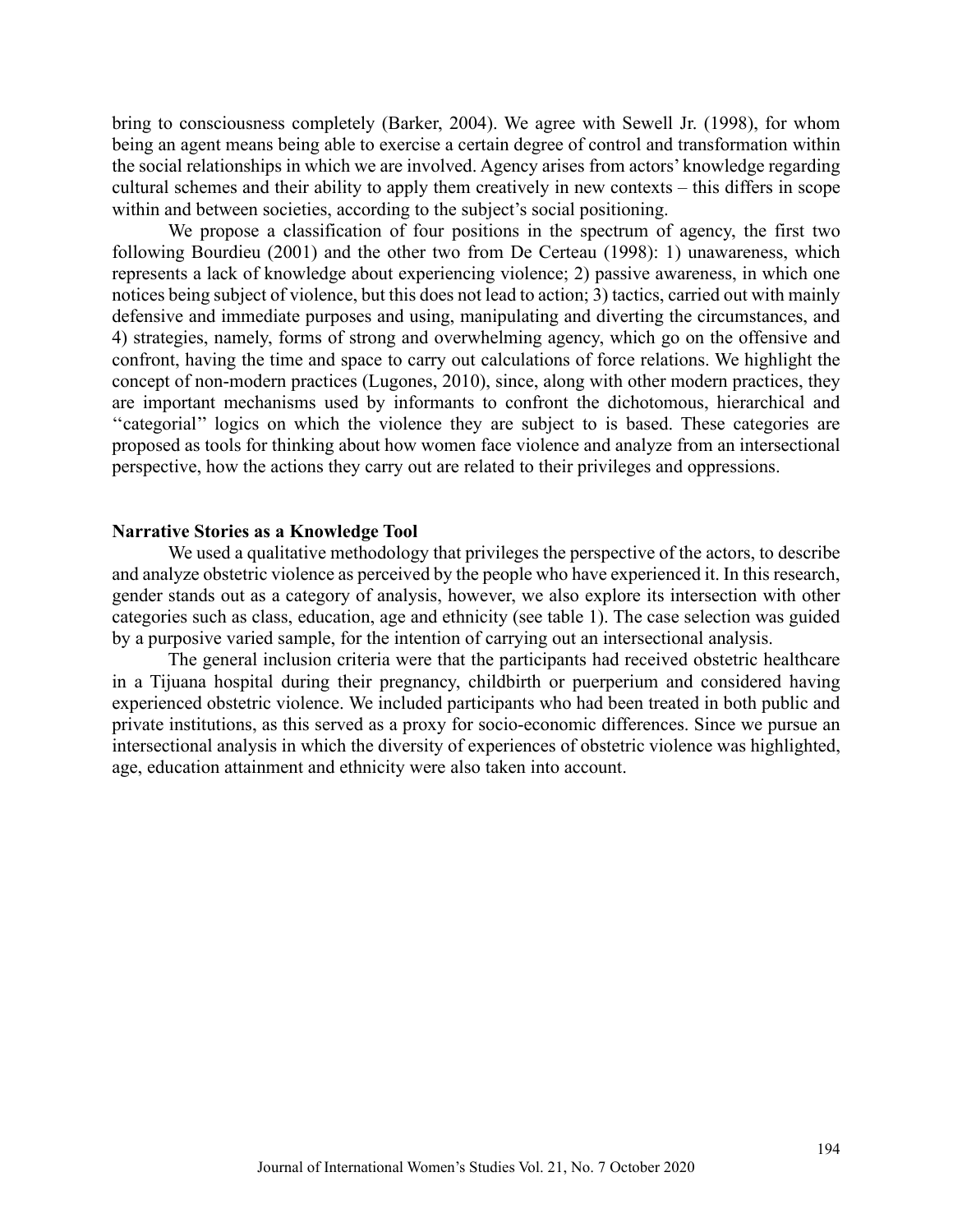|                | Pseudonym Age |    | <b>Education</b><br><b>Attainment</b> | Occupation             | <b>Ethnicity</b> | <b>Number</b><br>of<br><b>Children</b> | <b>Type of</b><br><b>Healthcare</b><br><b>Received</b> |
|----------------|---------------|----|---------------------------------------|------------------------|------------------|----------------------------------------|--------------------------------------------------------|
| 1              | Abigail       | 32 | Postsecondary                         | Housewife              | Non-indigenous   | 1                                      | Seguro Social                                          |
| $\overline{2}$ | Mariana       | 32 | Secondary                             | Housewife              | Non-indigenous   | $\overline{2}$                         | Seguro Social                                          |
| 3              | Tita          | 38 | Postsecondary                         | Formal<br>employment   | Non-indigenous   | $\mathbf{1}$                           | Private services                                       |
| 4              | <b>Brisa</b>  | 33 | Secondary                             | Housewife              | Non-indigenous   | 3                                      | Seguro Popular                                         |
| 5              | Amelia        | 30 | Postsecondary                         | Formal<br>employment   | Non-indigenous   | 1                                      | Private services                                       |
| 6              | Jimena        | 25 | Postsecondary                         | Formal<br>employment   | Non-indigenous   | $\overline{2}$                         | Seguro Social                                          |
| 7              | Tula          | 42 | Secondary                             | Informal<br>employment | Non-indigenous   | 3                                      | Private services/<br>Seguro Social                     |
| 8              | Lizeth        | 31 | Postsecondary                         | Housewife              | Non-indigenous   | $\mathbf{1}$                           | Seguro Popular                                         |
| 9              | Lucia         | 30 | Elementary                            | Housewife              | Non-indigenous   | 3                                      | Seguro Popular                                         |
| 10             | Julia         | 31 | Elementary                            | Informal<br>employment | Non-indigenous   | 3                                      | Seguro Popular                                         |
| 11             | Rosario       | 30 | Secondary                             | Informal<br>employment | Non-indigenous   | $\mathbf{1}$                           | Home birth                                             |
| 12             | Miranda       | 32 | Postsecondary                         | Formal<br>employment   | Non-indigenous   | $\mathbf{1}$                           | Private services                                       |
| 13             | <b>K</b> arla | 26 | Secondary                             | Housewife              | Non-indigenous   | 1                                      | Seguro Social                                          |
| 14             | Nancy         | 31 | Postsecondary                         | Formal<br>employment   | Non-indigenous   | 2                                      | Seguro Social                                          |
| 15             | Sandra        | 32 | Secondary                             | Housewife              | Non-indigenous   | 3                                      | Seguro Popular                                         |
| 16             | Citlali       | 39 | Secondary                             | Informal<br>employment | Indigenous       | 5                                      | Seguro Popular                                         |
| 17             | Sabina        | 39 | Secondary                             | Informal<br>employment | Indigenous       | 3                                      | Seguro Popular                                         |
| 18             | Daisy         | 23 | Secondary                             | Formal<br>employment   | Indigenous       | $\mathbf{1}$                           | Private services/<br>Seguro Social                     |
| 19             | Felipa        | 43 | Elementary                            | Informal<br>employment | Indigenous       | 2                                      | Seguro Popular                                         |
| 20             | Àgata         | 28 | Postsecondary                         | Formal<br>employment   | Non-indigenous   | 1                                      | Seguro Social                                          |

**Table 1. Characteristics of Interviewed Women**

**Source:** Authors' elaboration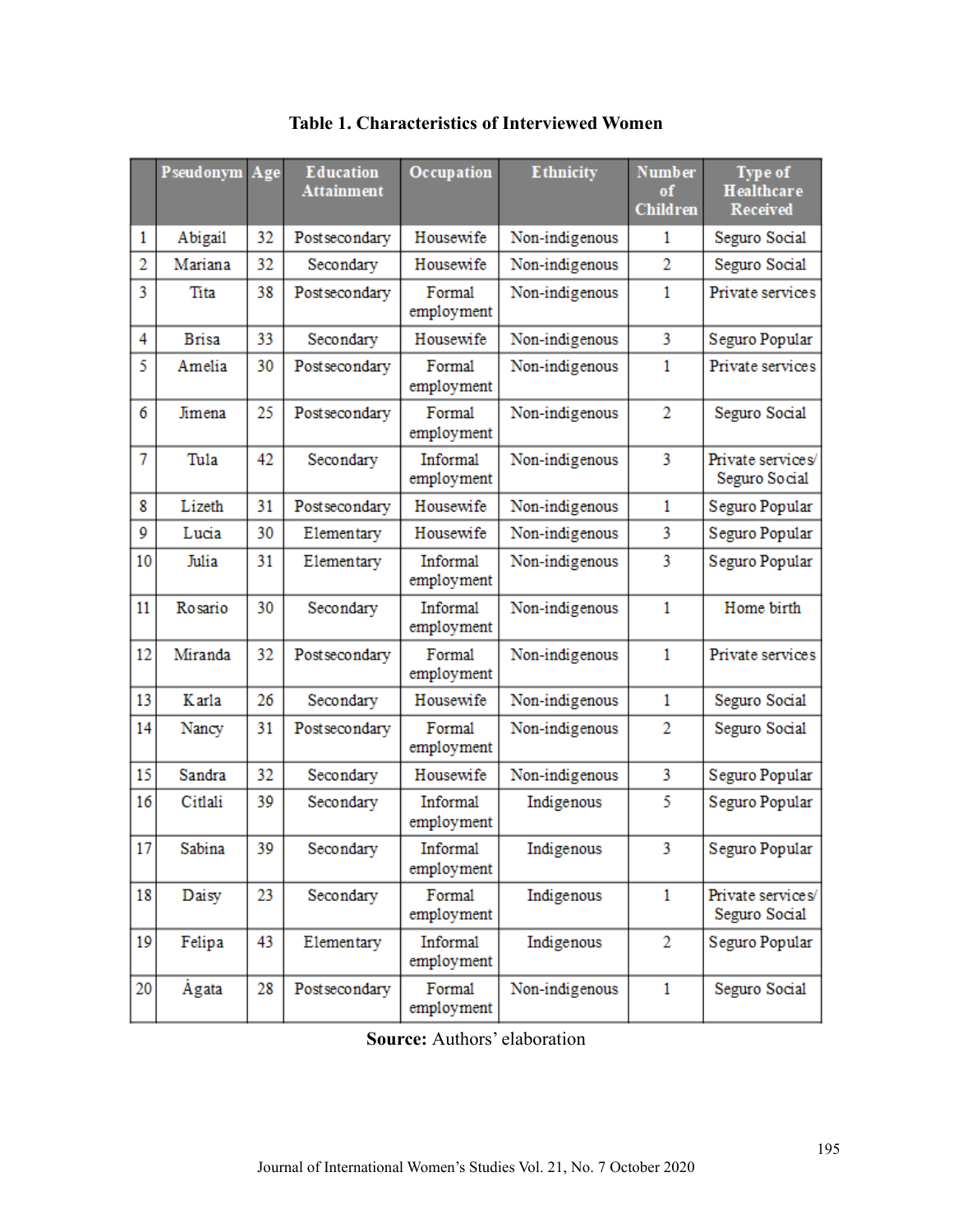We worked through narrative stories using a biographical approach, carrying out a total of 20 interviews. The informants were contacted using different means, some through personal contacts, others through the Facebook group called "Parto humanizado/respetado en Baja California" and the rest via the "Casa de la Mujer Indígena" in Tijuana (CAMI). The interviews were conducted in person, both in public spaces and in the homes of some women. Two sessions were held with each of the interviewees, which were recorded after receiving their consent. The first session focused on exploring their experiences of pregnancy, childbirth and puerperium, while the second focused on learning about their biographies in order to understand their backgrounds in greater depth. Interviews were transcribed and the data was analyzed using coding In-Vivo and by list in Atlas.Ti.

The sample is theoretical or intentional, so the results are not statistically generalizable. What interests us is the detailed qualitative and interpretive examination of agency. In the following section we present and interpret a selection of the most relevant cases in terms of resistance, struggle against oppression and relevance to colonially structured knowledge and power from which obstetric violence arises.

#### **The Individual Forms of Decolonization of the Womb: From Unawareness to Strategies**

Tijuana is a border town located in northwestern Mexico, highly populated and urbanized, in which around 30,000 births take place annually (INEGI, 2016). Of these, approximately half are concentrated in three public hospitals that are part of the Mexican Social Security Institute (IMSS) and the Baja California State Institute of Public Health Services (ISESALUD), institutions that have been characterized by high need and deficiencies (Maya, 2018; Miranda, 2019), which compromise access to a dignified and timely obstetric healthcare $8$ .

On the other hand, private sector users have the possibility of receiving individualized healthcare, however, this does not necessarily imply that the treatment is in accordance with their requirements. Women receiving private treatment are three times more likely to have an unnecessary C-section, compared to those treated in hospitals of the Ministry of Health (SSA) (Suárez-López, *et al.*, 2013).

On top of these conditions, a culture exists in which physicians develop an authoritarian habitus and are seen as figures of power/knowledge. Women are placed in an unequal position, where they are conceived only as work objects and their status as individuals entitled to their rights with autonomy over their own bodies is denied. This leads to the practice of medical routines that, when unnecessary, can cause damage to patients, such as multiple vaginal examinations, restriction

<span id="page-9-0"></span><sup>&</sup>lt;sup>8</sup> In Mexico, health services are classified as public and private. Most public services are accessed by being affiliated by your employer, so there are some hospitals dedicated to specifically serving those who are part of the Secretary of Defense, the workers of Petróleos Mexicanos -the state-owned company- and the government employees. However, the institution that serves the population formally employed in private companies is the Mexican Social Security Institute (Instituto Mexicano del Seguro Social, IMSS), which is why an important part of the health needs of the Mexican population depends on it. There is also the Seguro Popular (Popular Security), available to anyone who does not have other forms of access to health and is responsible for responding to the needs of the most vulnerable population in the country, including those who work informally or are not part of the economically active population. regarding obstetric care, there are midwives in different areas of the country, including Tijuana, and although the cost of their services can be high, some of them provide free care to vulnerable populations or reach financial agreements with their potential clients, which include practices such as credit or bartering.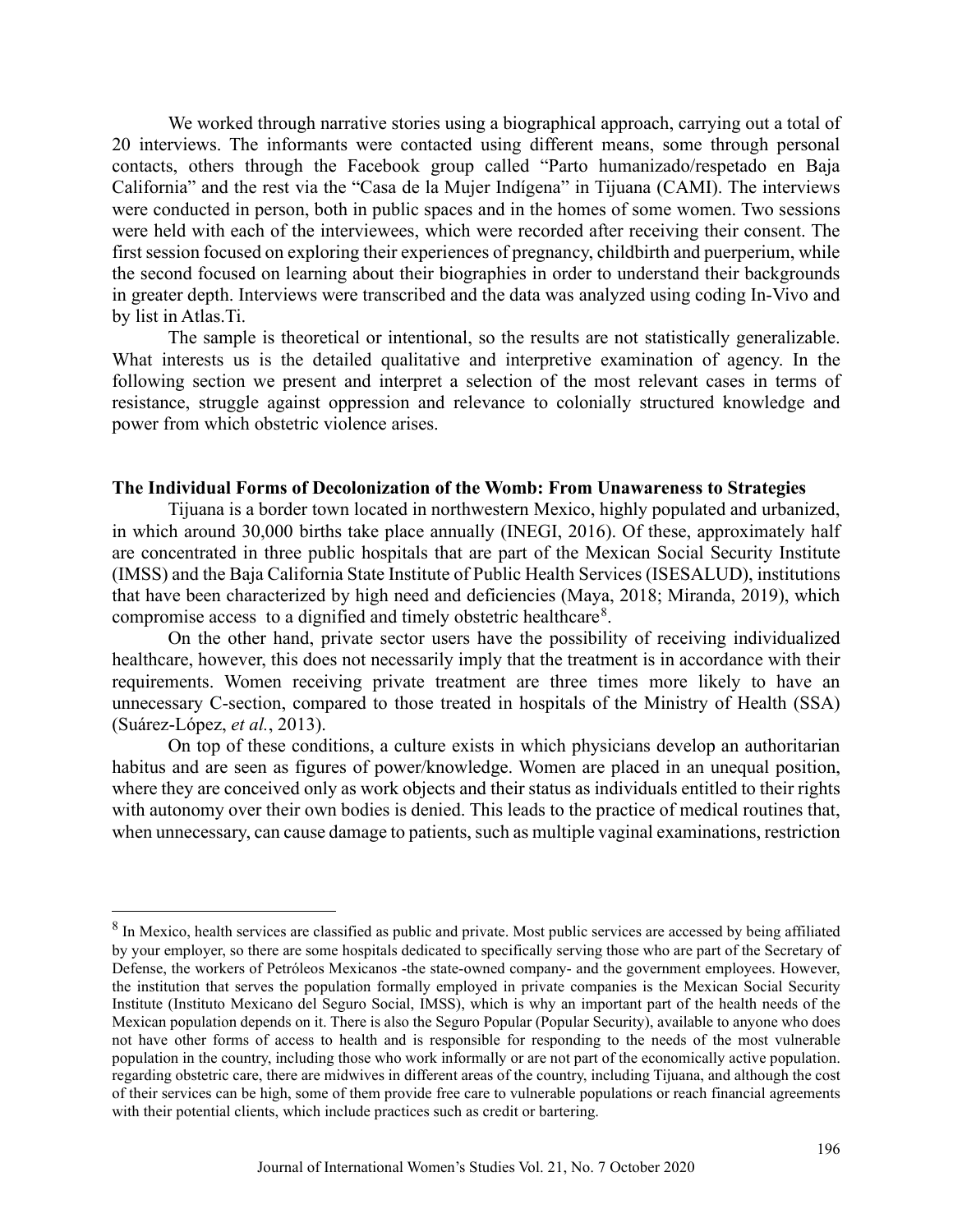of mobility, food deprivation, use of oxytocin<sup>[9](#page-10-0)</sup>, Kristeller maneuver<sup>[10](#page-10-1)</sup> or episiotomy<sup>[11](#page-10-2)</sup>. The violence exercised in the delivery rooms is not only physical, but also psychological, through sexist language that describes the female body as weak or reinforces the idea of the physical pain of childbirth as a penalty for sexual pleasure. Furthermore, some women may experience discrimination based on characteristics such as their class, ethnicity, age, weight or appearance (Espinoza, 2019).

Being a victim does not mean staying passive, accepting and reproducing the hegemonic obstetric practices, but that it is also possible to resist and subvert them through various lines of action. To understand the individual agency towards decolonizing the womb, that is, the agency used by women in the face of obstetric violence, we developed an analysis based on the fourcategory analytical framework of: unawareness, passive awareness, tactics and strategy.

#### *Unawareness*

Since the sample consisted of informants who at the time of the interviews were aware of having experienced obstetric violence, there were few cases in which they reported having been subjected to violence without identifying it. One of those few was Julia, a low-income woman who had been employed in a factory and as a domestic worker. During her first delivery, at Tijuana General Hospital (ISESALUD), the physician performed a Kristeller maneuver which left her with two broken ribs, and also made an episiotomy that caused an anal fissure. She did not find out until later, during an examination with an ob/gyn doctor in a private clinic:

Suddenly [the physician in the public hospital] passed by and told me "Let's see, I will pass you to the delivery table and if you don't push well, I'm sending you back", but no matter how hard I pushed, my baby didn't come out. I don't remember when he laid me down on the table, I just looked at his feet, and then he put his hand on my belly and lifted his foot and dropped himself on top of me, then I felt like a hot flash and I heard something crack, but when I felt the hot flash, my baby's head came out (Interview, Julia, Tijuana, March 14th, 2018)<sup>12</sup>.

Although Julia noticed that something unusual was happening, at that time she was not aware of the reason this happened. The fact that the maneuver resulted in the birth of her son eased her concerns and prevented her from inquiring about it. Unawareness of the inadequate practice of which she was subjected to and lack of informed consent for the procedures were combined. She decided not to file a complaint because she lacked confidence that her claim would be given attention. This suggests that unawareness is a mechanism that allows institutional reproduction of obstetrically violent practices without being questioned.

<span id="page-10-0"></span><sup>&</sup>lt;sup>9</sup> Synthetic oxytocin stimulates uterine smooth muscle contractility and is used for labor induction, augmentation, and management.

<span id="page-10-1"></span> $10$  Kristeller maneuver consists of pressure of the uterus fundus to aid with expulsion, currently not recommended by organisms like the World Health Organization (WHO, 2018).

<span id="page-10-2"></span> $11$  An episiotomy is a surgical incision of the perineum and the posterior vaginal wall generally done by a midwife or obstetrician during labor to quickly enlarge the opening for the baby to pass through.

<span id="page-10-3"></span><sup>&</sup>lt;sup>12</sup> Names of informants were modified to protect their anonymity. Testimonies were edited and translated from Spanish.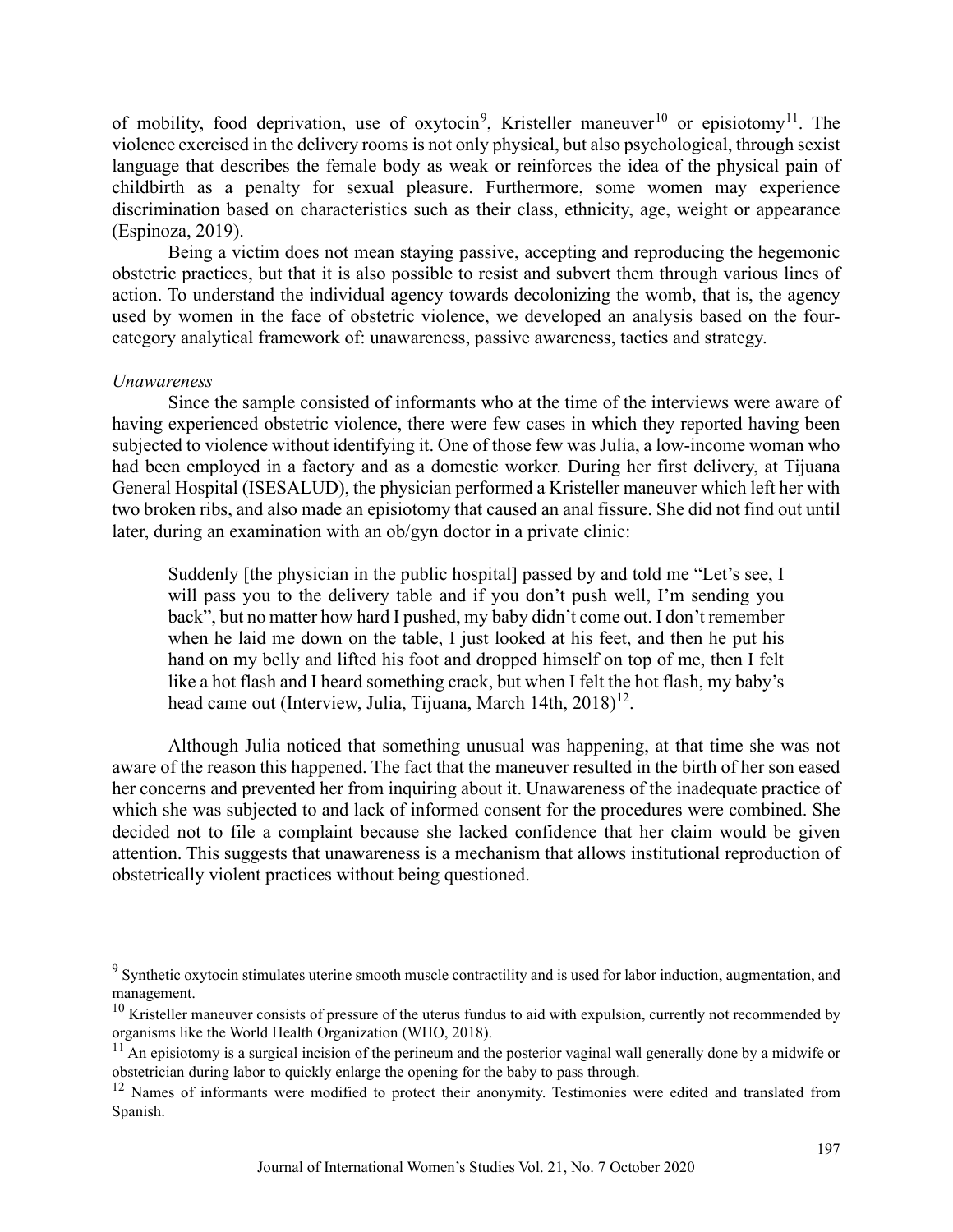#### *Passive awareness*

Almost all informants were involved in some situation in which they realized that the way they were being treated was not right, yet they decided to remain passive. One of them was Tita, a middle-class woman with postgraduate-level education, who felt intimidated by a private practice ob/gyn doctor who treated her during her first pregnancy and insisted that she should have a Csection, which until today she considers was unnecessary: *I had already read and at a point he told me "You read too much", I feel that it was very subtle, but finally he achieved the goal of inducing me fear and I consciously made the decision to continue with that doctor, I know I was not trapped* (Interview, Tita, Tijuana, February 20th, 2018).

This case shows how, despite having doubts, some women finally decided to accept their treatment by physicians, thereby participating in symbolic violence (Bourdieu, 2001), granting the physicians recognition over their own reservations and reproducing asymmetric power /knowledge relationships. This also happens through affective as well as medical agency, for example a process of fear induction.

#### *Tactics*

Tactics are the "arts of the weak". Unlike strategies, they are carried out when one must act defensively. An immediate result is sought in a situation in which the balance of forces is not in the subject's favor, but they take opportunities in the absence of a proper place for action. An example of them was given to us by Abigail, a female professional, who during her first pregnancy received attention at an IMSS hospital, originally requested the subdermal implant, but after much pressure from the health staff she gave up and signed the consent form to have an intrauterine device (IUD) inserted. However, when she began to feel a strong pain because of the C-section and after the suggestion of one of her hospital roommates, she decided to remove the document:

When my lower stomach started to hurt, the woman in the bed next to me told me "So are you going to let them put the IUD on you feeling like this? If I were you, I wouldn't allow them", "But how? -I told her-, I already signed the form, there is the record","Remove the form", and I said "Nooo! How am I going to do that? I mean, I can remove it, but obviously they have another record, a copy". Well, guess what! I armed myself with courage and removed the document (Interview, Abigail, Tijuana, February 19th, 2018).

Tactics may be seen as "morally reprehensible" by the subjects themselves. Abigail was initially hesitant to report this part of her experience to the researchers. She subsequently shared that after removing the document and been discharged from the hospital, she was extremely nervous that the staff would notice and make her go back. Employing tactics requires enormous cleverness and creativity with limited resources, which makes it difficult for them to enact during the hospital stay, when people are highly vulnerable.

#### *Strategies*

Strategies are the true foundations to achieve the decolonization of the womb because they make visible that there are disputes over how the processes of pregnancy and birth should be constructed, whose body is at stake and who has autonomy. Our research suggests that although most of the strategies occur outside the institutions, they can also be exercised within them. From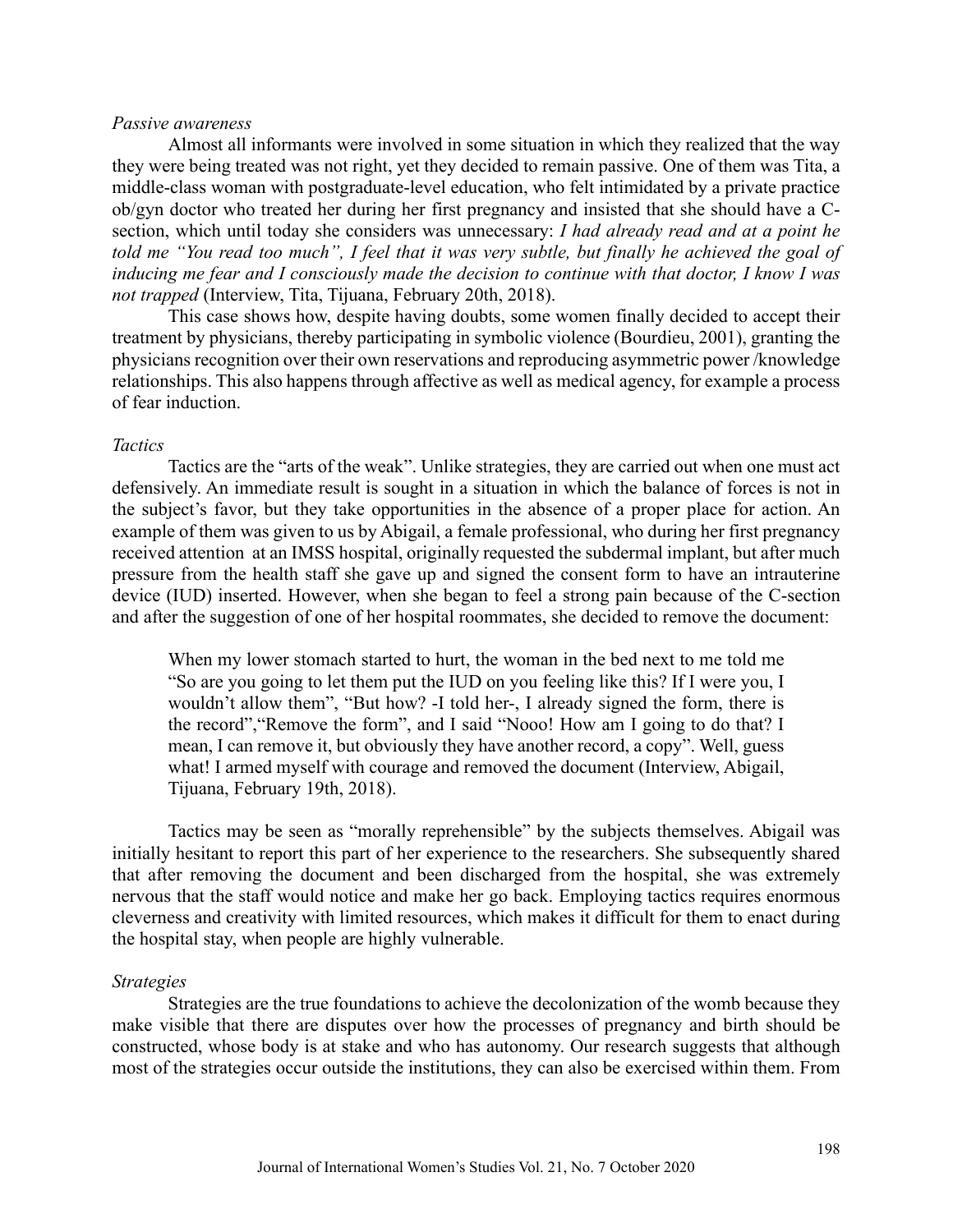our analysis we identified a significant amount of strategies put into play by the informants, which we classified into four groups:

*a) Verbalization of needs, doubts and discontent related to procedures applied to patients or treatment received*. An example of this is the experience of Jimena, a young college student attending an IMSS clinic for her first pregnancy. Jimena reported one of the most intense cases of violence among our interviewees, which included constant scolding during labor, psychological harassment, food deprivation, prohibition of mobility and a poorly sutured episiotomy that left physical consequences:

It was when I began to feel very bad because apart from the pain, the nurses began to make some comments and everything that had already happened, so I thought "I'm getting really mad". Then they started talking about the soap opera and I said "Nurse, can't you do something? I feel very bad, it hurts a lot, I want to get up", "No, you can't get up", "But I want to go to the bathroom", "No, you can't!", "But I want to go to the bathroom", "I'll bring you a urinal". I used the urinal and then I sat down and she said "No, lie down" and I told her "But I want to sit down, I can't lie down, it hurts," so she said "If you don't lie down, we'll tie you up". And then the other one said, "What if we put a sedative on her?" And I told them "I'm fine, I'm calm, the sedative isn't necessary, I just want to move" and she said again "No, you have to lie down", "But if I lie down my back hurts a lot, these beds are hard, cold, I need to move", "We already told you that we are going to tie you up". And at like 8:00 p.m. I got up and said, "I have to move", so they began to get aggressive, "I said to lie down!". I grabbed the IV and left the room, and then one of them said "Oh! where are you going?" and I answered, "I feel bad". Then I went to see the social worker, I was already upset and I said "I want to leave" and the doctor in charge of the area came out and asked me "Ma'am, can you afford to go to a private service?" and I said "No, I don't have money for that", "Then we can't let you out", "But I don't want to be here, nobody treats me well, the nurses are very rude, they don't listen to me". Then he told me "Ok, what we can do is that right now I'm going to talk to the other nurses and doctors so they treat you well" and I answered "Please, I would really appreciate that because I feel very bad". And that's it, he had a meeting with all the staff (Interview, Jimena, Tijuana, February 25th, 2018).

Almost all interviewees attempted to dialogue with the health personnel in charge at some point, however, our results suggest that this strategy is rarely successful. One exception is Brisa, a communication student who arrived prepared with a strategy. The IMSS hospital staff attempted to detain her until she allowed them to apply a contraceptive. Brisa replied that if she was not discharged, she would go to the media to tell them what happened, so they let her go. In other cases, such as that of Jimena, we surmise that the effect of her tactic may be less lasting, because although the personnel were forced to attend a meeting, the mistreatment soon resumed.

*b) Change of type of healthcare.* Changing providers was a constant strategy among the informants, in both the short and long term. One of the most important reasons why women make the decision to change the type of service they use is because they do not think they will receive a dignified and timely healthcare in the busiest and most overcrowded hospitals. Some health personnel do not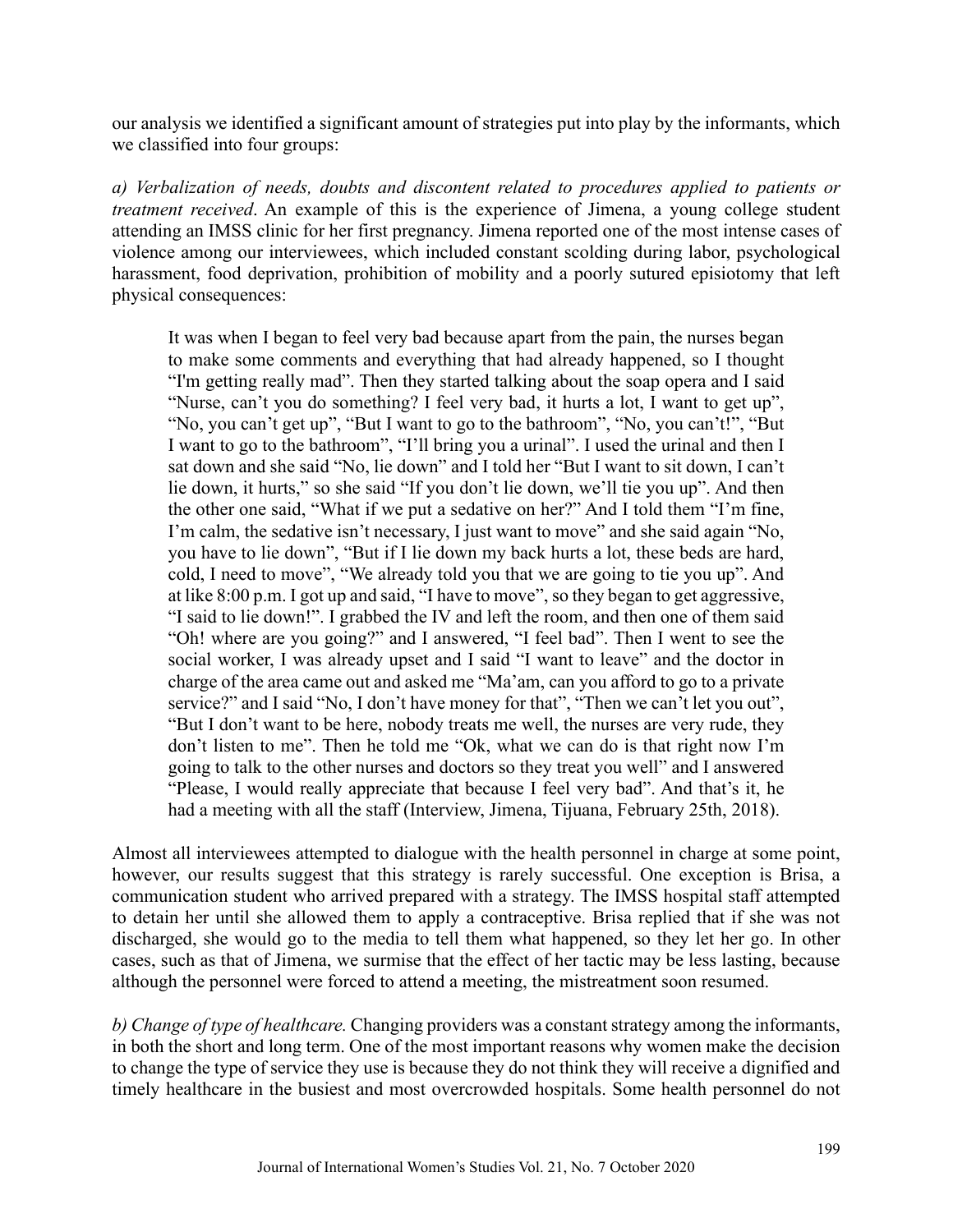trust women's knowledge about their bodies when they indicate that they are ready to give birth, as happened to Fidelia, a migrant indigenous person, who had attended ISESALUD for her second pregnancy: "*I went to the General Hospital, they didn't take care of me, it hurt me so much that I wanted to die and I said to my husband [the physician] said no, that I had two weeks left, that they were only contractions, that I had to wait"* (Interview, Fidelia, Tijuana, July 17th, 2018).

Faced with denial of treatment in the public hospital, Fidelia and her partner decided to return to the private low-cost clinic where she gave birth to her first child some years ago, delivering there just minutes after being admitted. This can be considered an extreme case, due to the urgency of treatment for Fidelia and the fatal consequences that may have arisen. What encouraged her to act immediately was that during prenatal checkups she had experienced discrimination due to her ethnicity and precariousness.

In other cases, the change of service provider comes with a new pregnancy and this is linked to unsatisfactory experiences and the development of learning trajectories, in which women learn about humanized or alternative ways of giving birth, so they decide to move from one type of benefit to another -e. g. from Seguro Popular (ISESALUD) to Seguro Social (IMSS) or vice versa-, or from public to private care. This type of strategy is important because it also allowed us to identify the resurgence or popularization of some non-modern practices such as home births with a midwife, the support of a doula and other traditions related to these, such as Blessingways or birth altars<sup>13</sup>, that some of the interviewees experienced. Finally, it is important to say that in the case of Tijuana, because it is a border city, some pregnant people decide to give birth in the United States.

*c) Complaint filing.* This was an infrequent strategy among our informants, since only one of them, Sandra, a woman with a low income and education attainment, put it into practice. She had been treated for the pregnancy and birth of her three children at Tijuana General Hospital and, although she felt mistreated by some nurses, she had not had major problems. However, when she found herself in need of a D&C procedure<sup>[14](#page-13-1)</sup> after a miscarriage, this was carried out without anesthesia, while she cried and screamed and the nurses prevented her from moving, which made her feel she was treated like an animal:

I have a friend who works at Seguro Popular, he told me to go find a certain doctor, one of those outside the hospital, who are the promoters. He sent me with another doctor so that she explained to me how the procedure was done and she told me "It's like that, it's painful", "No, it's not, you're not going to tell me how it is, I already had a D&C here". Then I told her how they sedated me, and she answered, "Now that's weird". Then she told me that every fifteen days they go and check the complaint boxes and they send all complaints straight to Mexicali<sup>15</sup>. And from Mexicali they come here to the hospital. I said "Well, I already filed my complaint",

<span id="page-13-0"></span><sup>&</sup>lt;sup>13</sup> Blessingways are ceremonies originated among the Navajo, that have been taken up today by some women particularly by home birthing ones- as an alternative to baby showers. The experience is centered on the pregnant woman and it is focused on the spirituality of the celebrated person and her guests as a connection with nature. The creation of birth altars is one of the rituals that shape the Blessingway along with matrilineal introductions, wrist weaving, and bead threading, among a few others (Burns, 2015).

<span id="page-13-1"></span> $14$  Dilation and curettage surgical procedure in which the cervix is dilated, and a special instrument is used to scrape the uterine lining.

<span id="page-13-2"></span><sup>&</sup>lt;sup>15</sup> Mexicali is the capital city of Baja California, state in which Tijuana is located.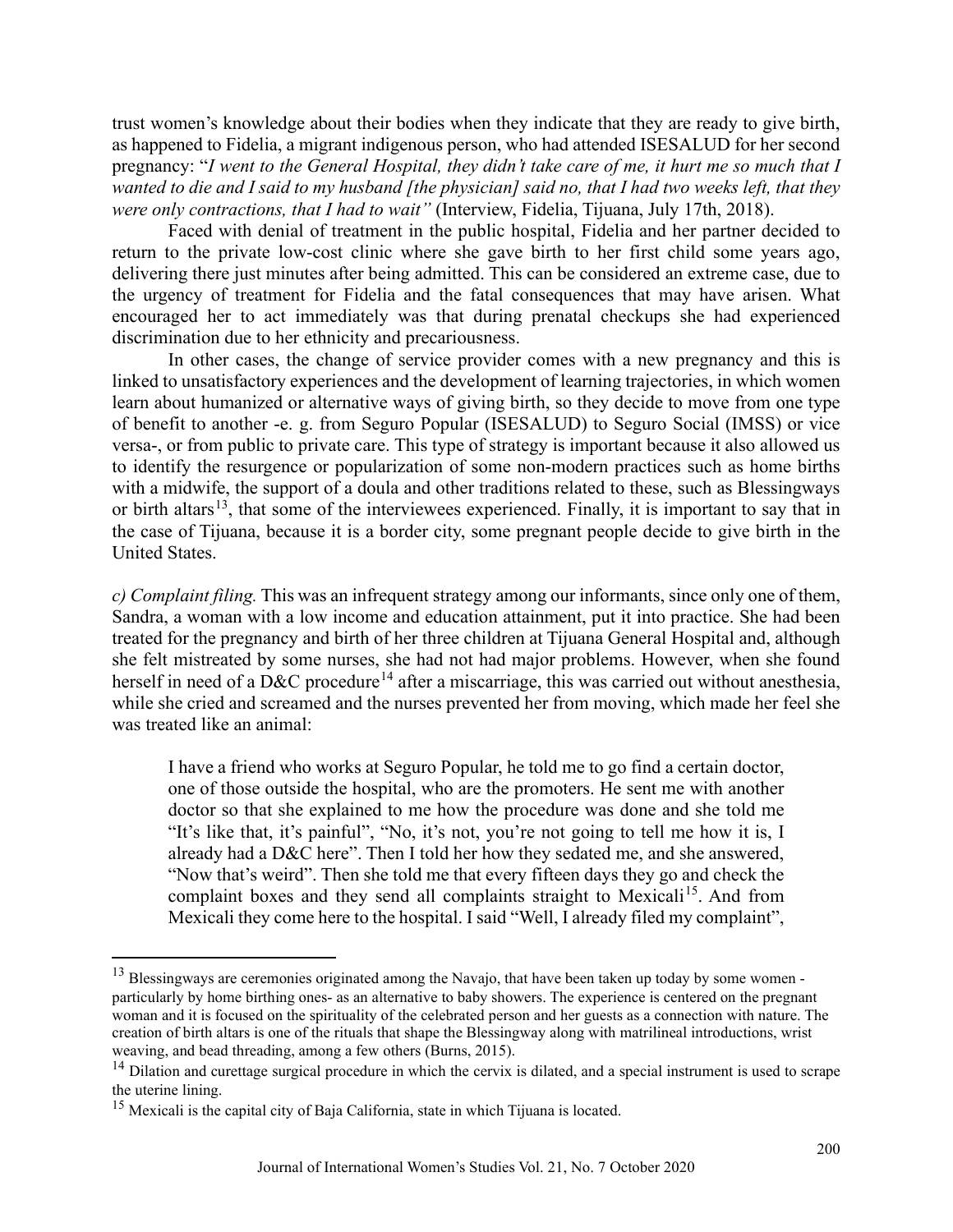because she said they won't call me, they just check them and take action (Interview, Sandra, Tijuana, March 31st, 2018).

In this testimony we can see that there is a lack of institutional accountability<sup>[16](#page-14-0)</sup>, which reinforces the distrust in their usefulness and as a consequence people who experience violence in health institutions do not report it. On the other hand, some virtual platforms, such as social networks, are functioning as spaces in which users share their experiences, as in the case of Sandra, who also published her complaint on the hospital's *Facebook* page.

*d) Therapy or support groups.* These function as ways to compensate for the emotional damage caused by the psychological abuse suffered during obstetric care and were put into practice by three of the informants. One of them was Miranda, a woman with significant resources and education:

**Interviewer:** So, you are a psychologist, haven't you been to therapy? **Miranda:** No, I haven't yet. I started doing like these support groups. **Interviewer:** Are you still doing it now? **Miranda:** Not now, I left it. I was going ... I created a postpartum group. "I need to talk about this!", It was just about venting everything that goes through your head (Interview, Miranda, Tijuana, March 20th, 2018).

One aspect that stands out in this case is that the strategy was very short term and circumstantial, given that at the time when Miranda started the group some of her friends were also living postpartum. As in the case of complaints, support groups have found an important place in social networks, where groups dedicated to sharing experiences on more respectful and humanized forms of birth can now be found.

#### **Collective agency: Communities, organizations and institutions facing obstetric violence**

It is important to see obstetric violence as a phenomenon that develops amid tensions and conflict. In Mexico, this problem became visible in 2013, when the picture of Irma giving birth at the lawn of a hospital in Oaxaca went around the world. The same year GIRE published its report *Omission and Indifference. Reproductive Rights in Mexico* (GIRE, 2013). Further comments have been made by the World Health Organization (WHO, 2014) and the National Human Rights Commission (CNDH, 2017).

Moreover, in 2014 the Alliance for Dignified Gyneco-Obstetric Care (ALAGODI) emerged in Tijuana, in order to make gyneco-obstetric violence visible, to include it in the state legislation and to spread information about sexual and reproductive rights (Red Iberoamericana Pro-Derechos Humanos, 2016). Collaboration agreements have also been signed between institutions such as the Medical Arbitration Commission of Baja California (CAMEBC) and the Tijuana's Municipal Women's Institute (IMMUJER), which seeks to prevent obstetric violence (Ayala, 2017), and The IMSS Human Rights and Equality Committee has proposed a transversal program to avoid obstetric violence (Agencia Fronteriza de Noticias, AFN, 2018). Another institutional actor has been the Autonomous University of Baja California (UABC), which has

<span id="page-14-0"></span><sup>&</sup>lt;sup>16</sup> We refer to the lack of protocols and instances that allow the demand of the rights to sexual and reproductive health, specifically in hospitals.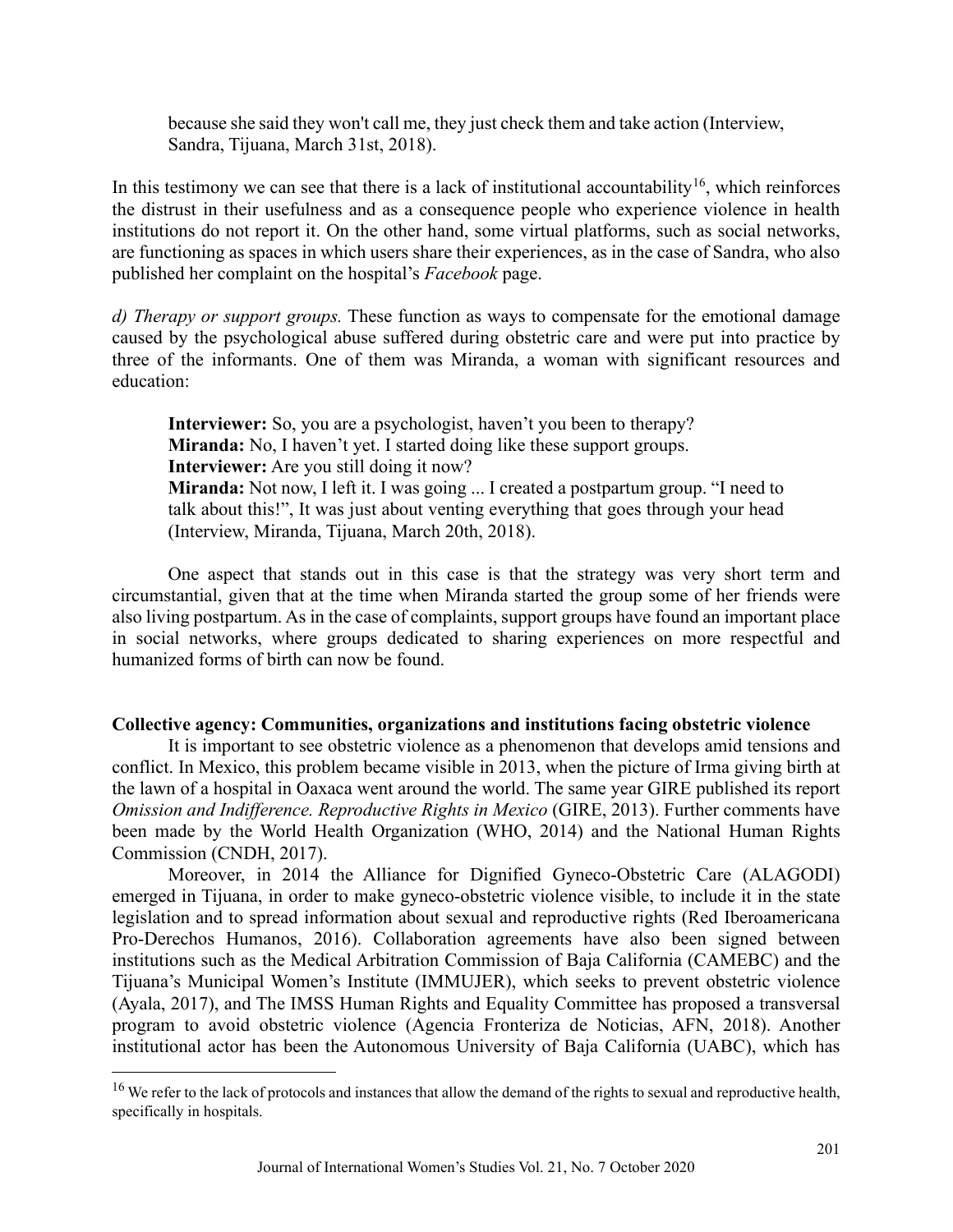organized, between 2017 and 2019, activities among its medical students in order to promote their awareness not only on the subject of obstetric violence, but also regarding practices such as midwifery. Likewise, it is important to highlight how some social networks such as *Facebook* have allowed some women to gather and share information and experiences around motherhood, an example is the group "Humanized/respected birth in Baja California". This same medium has allowed some actors, such as midwives, to gain visibility and build community. An example of this are the "Parteras Fronterizas", who in addition to exercising their private practice have dedicated themselves to help pregnant migrants at the border (Agencia EFE, 2018).

In the face of the movement against obstetric violence, some physicians have not only remained indifferent, but explicitly rejected the term. The Mexican Federation of Colleges of Obstetrics and Gynecology (FEMECOG), 2015, expressed total disagreement with the definition of obstetric violence, insisting that "the medical intervention or realization of operative procedures that have a scientific validation and support and that demonstrate a benefit in the life and health of the mother and her child" (Federación Mexicana de Colegios de Obstetricia y Ginecología, FEMECOG, 2015), pointing to hospital infrastructure as one of the main obstacles to carrying out desirable accompaniment practices and condemning the generation of punitive laws against its guild.

Collective agency against obstetric violence and for more humanized childbirth has several fronts that converge since those who integrate these movements and communities. They connect through mutual interests, although this does not occur in a linear or obstacle-free way, as there are counterparts with opposed interests. In spite of this, changes and struggles occur at meso and macro levels thanks to the visibility that these organizations make regarding the problems around birth; and the information that is shared through them permeates to the population, contributing to women, pregnant and birthing people learning new forms of agency and at the micro level, engage in processed decolonizing the womb.

#### **Conclusions**

In conclusion, it can be said that the women in this study have put into practice significant strategies and tactics linked with the awareness they had regarding the abuses they experienced. Potential for resistance was present even in some cases where they remained passive because of their feelings or limitations, as a lack of knowledge concerning the unacceptability of violence was not the main obstacle. The analysis of these four categories of agency suggests that it is not possible to pigeonhole women at a certain point of an agency capacity scale, since their actions may be very different depending on the situation, in some cases they might tend towards inaction, while in others the opposite could happen.

Likewise, our research suggests that it is wrong to think that only those women who have more economic and cultural resources, experience or support networks are those who undertake resistance actions, because the informants come from different strata, have different economic possibilities, have reached different levels of education. Some had prior awareness based on experiences of discrimination for example ethnicity, but many of them have acted according to their possibilities and interests in one way or another. Despite this, it is possible to point out that, based on these experiences of violence, learning trajectories develop and can become resources for future agency. It is evident that the relationship between subject and power is not immanent but inconstant and that the agency depends not only on the most tangible resources of the subjects,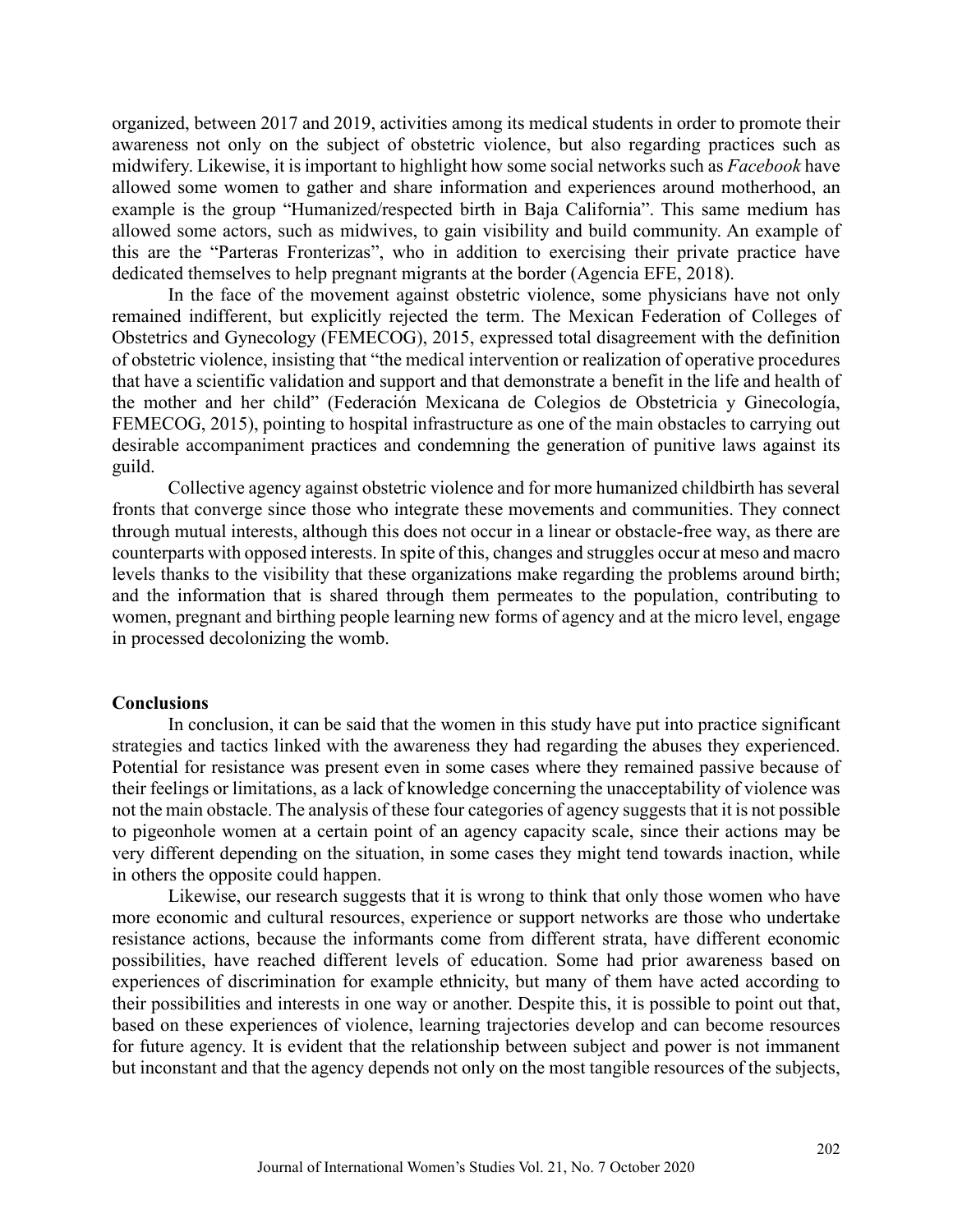but on the creativity, ability to learn, self-representation and motivations of those who are experiencing obstetric violence or any other situation of domination.

In this research, we were able to explore different logics of resistance at the individual level, some that openly challenge power relations and others that may seem innocuous. However, all these ways of responding to obstetric violence make possible the construction of collective female subjectivities. When considering learning trajectories, we can also recognize that knowledge acquired means the the possibility of it being transmitted from one woman, pregnant or birthing person to another, as part of collective resources and eventually of a feminist intersubjectivity. Lugones (2010) points out that forms of resistance are present in everyday life and shared knowledge is key to the practice of Decolonial Feminism. Likewise, we consider that practices classified as non-modern (i.e. midwifery and the support of doulas) play an important role in the fight against the colonization of the womb, not necessarily as a replacement for, but as a complement to conventional practices such as legislative work, improvement of health systems, and education for a culture of rights.

Finally, it is important to note that the actions at both global and local levels, involving different organizations, institutions and communities play an important impact on both the creation of public policies and the implementation of programs in the healthcare system. They also influence the formation of a culture of rights, in which women, pregnant and birthing people know what rights they are entitled to, how they should be treated in healthcare institutions, what represents a violation of their rights, what to do and where to go when this occurs. As a result, the forms of individual agency are nourished by the action at the collective level, but simultaneously individual agency contributes to these, and to a broader movement towards decolonizing the womb.

**Acknowledgement:** The authors wish to acknowledge Merwin H. Cons for his help with the translation and revision of this article.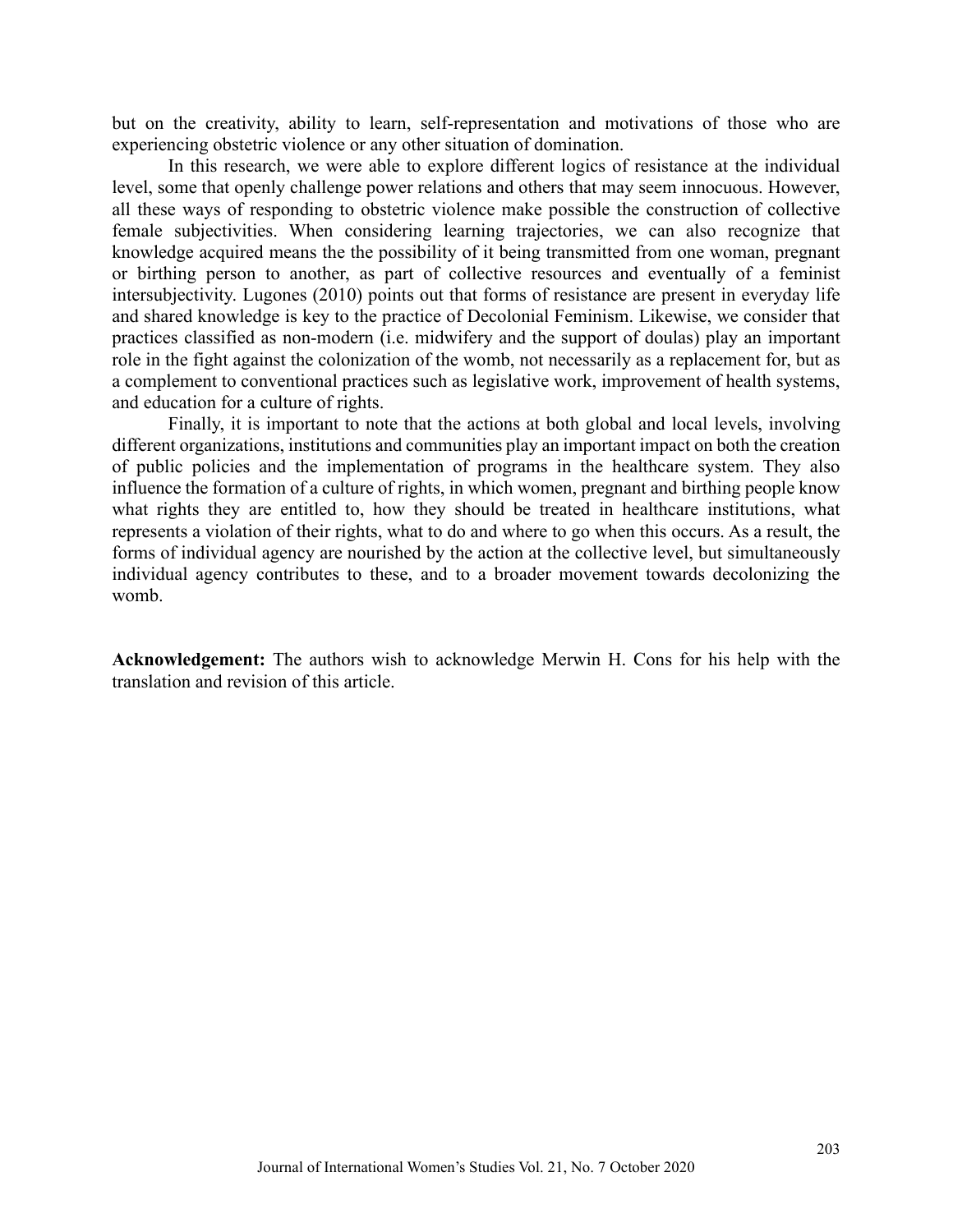#### **References**

- Agamben, G. (2009). *What is an apparatus? And Other Essays*. California: Stanford University Press.
- Agencia EFE. (2018). Las parteras fronterizas se vuelcan en ayudar a migrantes embarazadas, *Agencia EFE*. Retrieved from: https://www.efe.com/efe/usa/inmigracion/las-parterasfronterizas-se-vuelcan-en-ayudar-a-migrantes-embarazadas/50000098-3717610
- Agencia Fronteriza de Noticias, AFN. (2016). En BC persiste Violencia Gineco-Obstétrica. *Agencia Fronteriza de Noticias,* May 19th. Retrieved from: http://www.afntijuana.info/informacion general/56562 en bc persiste violencia gineco \_obstetrica
- Arguedas, G. (2014). La violencia obstétrica: propuesta conceptual a partir de la experiencia costarricense. *Cuadernos Intercambio sobre Centroamérica y el Caribe*, 11(1), 155-180.
- Ayala, M. (2017). Buscan prevenir la violencia obstétrica en la ciudad. *Zeta, S*eptember 29th. Retrieved from: https://zetatijuana.com/2017/09/buscan-prevenir-la-violencia-obstetricaen-la-ciudad/
- Barker, C. (2004). Agency. *The SAGE Dictionary of Cultural Studies*. London/Thousand Oaks/New Delhi: SAGE Publications.
- Bellon, S. (2014). *Obstetric violence: Medicalization, authority abuse and sexism within Spanish obstetric assistance. A new name for old issues?* (Erasmus Mundis Master's Degree in Women's and Gender Studies Thesis). Universidad de Granada/ Universiteit Utrecht.
- Bourdieu, P. (2001). *Masculine Domination*. Cambridge: Polity Press.
- Burns, E. (2015). The Blessingway Ceremony: Ritual, Nostalgic Imagination and Feminist Spirituality. Journal of Religion and Health, 54(2), 783-797.
- Cámara de Diputados. (2019). Aprueban diputados reformas en materia de violencia obstétrica. Cámara de Diputados, LXIV Legislatura. Retrieved from: http://www5.diputados.gob.mx/index.php/esl/Comunicacion/Agencia-de-Noticias/2019/Noviembre/28/3783-Aprueban-diputados-reformas-en-materia-deviolencia-obstetrica
- Castro, A. and V. Savage. (2018). Obstetric Violence as Reproductive Governance in the Dominican Republic. *Medical Anthropology,* DOI:10.1080/01459740.2018.1512984.
- Castro, R. (2014). Génesis y práctica del habitus médico autoritario en México. *Revista Mexicana de Sociología*, 76(2), 167-197.
- Chadwick, R. (2017). Ambiguous subjects: Obstetric violence, assemblage and South African birth narratives. *Feminism & Psychology*, 0(0), 1-21.
- Comisión Nacional de los Derechos Humanos. (2017). *Recomendación General No. 31/2017*. Ciudad de México: CNDH.
- De Certeau, M. (1998). *The Practice of Everyday Life.* United States: University of California Press.
- Ehrenreich, N. (1993) The Colonization of the Womb. *Duke Law Journal*, 43(3), 492-587.
- Espinoza, E. (2019). "Descolonizar el útero: Experiencias y agencia frente a la violencia obstétrica en Tijuana, México". Doctoral Thesis in Cultural Studies. Tijuana: El Colegio de la Frontera Norte.
- Federación Mexicana de Colegios de Obstetricia y Ginecología. (2015). Pronunciamiento. *Ginecología y Obstetricia de México*, 83(7), 387-388.
- Fineman, M. (1991). Images of Mothers in Poverty Discourses, *Duke Law Journal*, 40(2), 274- 295.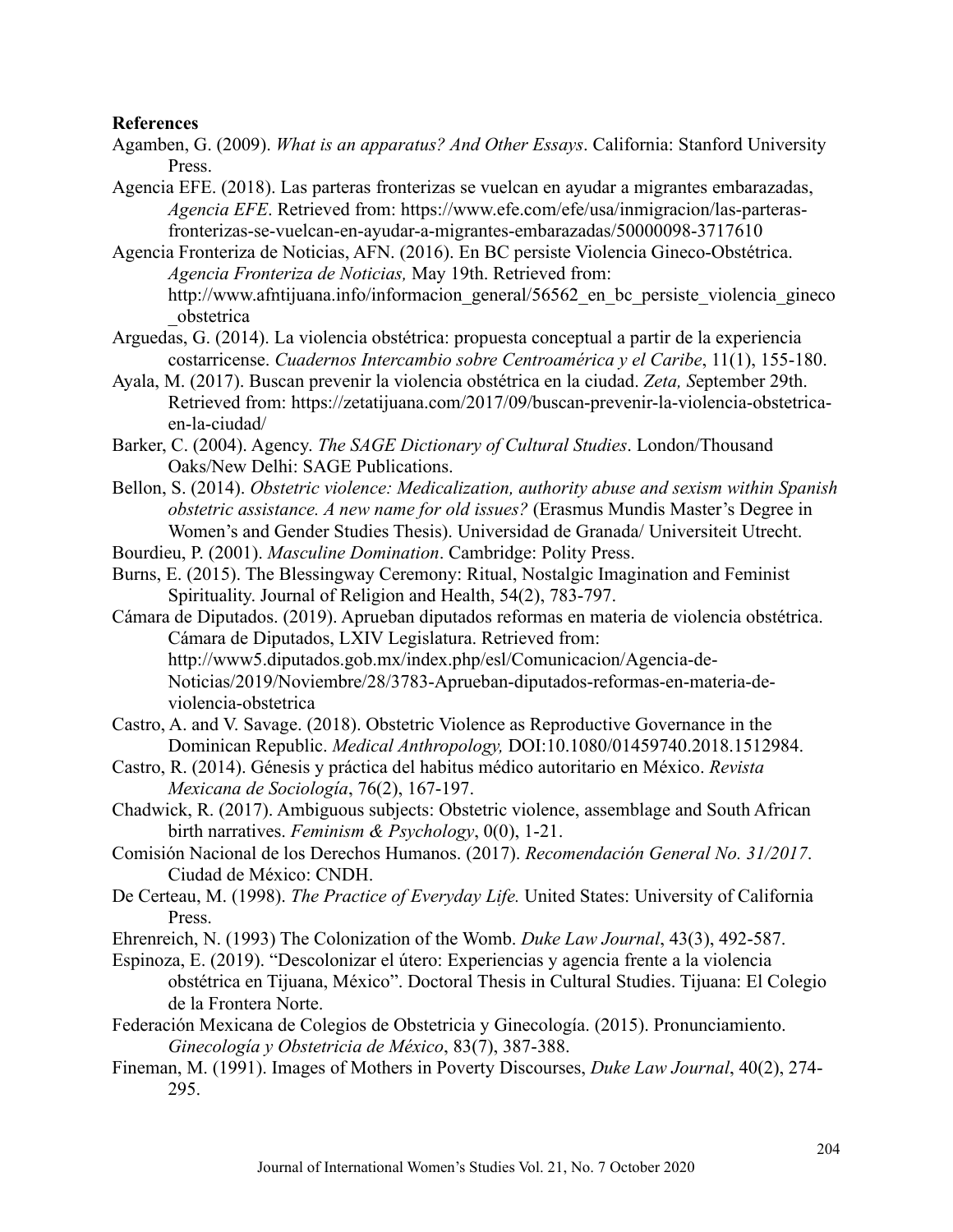Galtung, J. (1990). Cultural Violence. *Journal of Peace Research*, 27(3), 291-305.

- Galtung, J. (1998). *After Violence: 3R, Reconstruction, Reconciliation, Resolution. Coping with Visible and Invisible Effects of War and Violence*. Princeton: Trascend.
- Galtung, J. (1969). Violence, Peace, and Peace Research. *Journal of Peace Research*, 6(3), 167- 191.
- Gómez, B. and O. Tena. (2018). Narrativas de mujeres en torno a su experiencia de no maternidad: resistencias ante tecnologías de género. *Revista Interdisciplinaria de Estudios de género de El Colegio de México*, 4, 1-35.
- Gonzalez-Flores, M. (2015). Resistance of Mayan Women against Obstetric Violence. *Global Societies Journal*, 3, 1-11.
- Grupo de Información en Reproducción Elegida. (2015). *Niñas y mujeres sin justicia. Derechos reproductivos en México.* Retrieved from: http://informe2015.gire.org.mx/#/inicio
- Grupo de Información en Reproducción Elegida. (2013). *Omission and Indifference. Reproductive Rights in Mexico.* Retrieved from: https://gire.org.mx/en/wpcontent/uploads/sites/2/2016/10/Omission-and-Indifference-lite.pdf
- Instituto Nacional de Estadística y Geografía. (2017*). Encuesta Nacional sobre la Dinámica de las Relaciones en los Hogares 2016*. México: INEGI. Retrieved from: http://www.beta.inegi.org.mx/proyectos/enchogares/especiales/endireh/2016/
- Instituto Nacional de Estadística y Geografía. (2016). *Anuario estadístico y geográfico de Baja California 2016*. México: INEGI.
- Lugones, M. (2010). Toward a Decolonial Feminism, *Hypatia*, 25(4).
- Maya, A. (2018). Evidencian falta de medicamentos e insumos en Hospital de Tijuana. *La Jornada*, October 4th. Retrieved from: https://www.jornada.com.mx/ultimas/2018/10/04/evidencian-falta-de-medicamentos-einsumos-en-hospital-de-tijuana-8049.html
- Miranda, P. (2019). A falta de equipo, médicos optan por la improvisación. *El Universal,* febrero 24. Retrieved from: https://www.eluniversal.com.mx/nacion/falta-de-equipo-medicosoptan-por-la-improvisacion
- Órgano del Gobierno Constitucional de los Estados Unidos Mexicanos. (2016). Norma Oficial Mexicana NOM-007-SSA2-2016, para la atención de la mujer durante el embarazo, parto y puerperio. *Diario Oficial de la Federación,* April 7th. Ciudad de México: Secretaría de Gobernación.
- Red Iberoamericana Pro-Derechos Humanos. (2015). *Solicitud de Declaratoria de Alerta de Violencia de Género del Estado de Baja California*. Retrieved from: https://alertadegenerobc.org/solicituddeclaratoriaavgbc/
- Sánchez, A., S. Espinosa, C. Ezcurdia and E. Torres (2004). Nuevas maternidades o la deconstrucción de la maternidad en México, *Debate feminista*, 30, 55-86.
- Sesia, P. (2017). Maternidades violentadas, ¿maternidades justiciables? Una primera aproximación a la judicialización de la violación de los derechos en salud materna en México. In: A. Saldaña, L. Venegas and T. Davids (coords.). *¡A toda madre!: una mirada multidisciplinaria a las maternidades en México* (pp. 71-112)*.* Mexico: Instituto Nacional de Antropología e Historia/ Editorial Itaca/ Universidad de Guanajuato/ Universidad de Radboud.
- Scheper-Hughes, N. and P. Bourgois. (2004). Introduction: Making Sense of Violence. In: N. Scheper-Hughes y P. Bourgois (eds.). *Violence in War and Peace: An Anthology* (pp. 1- 27). Oxford: Blackwell.